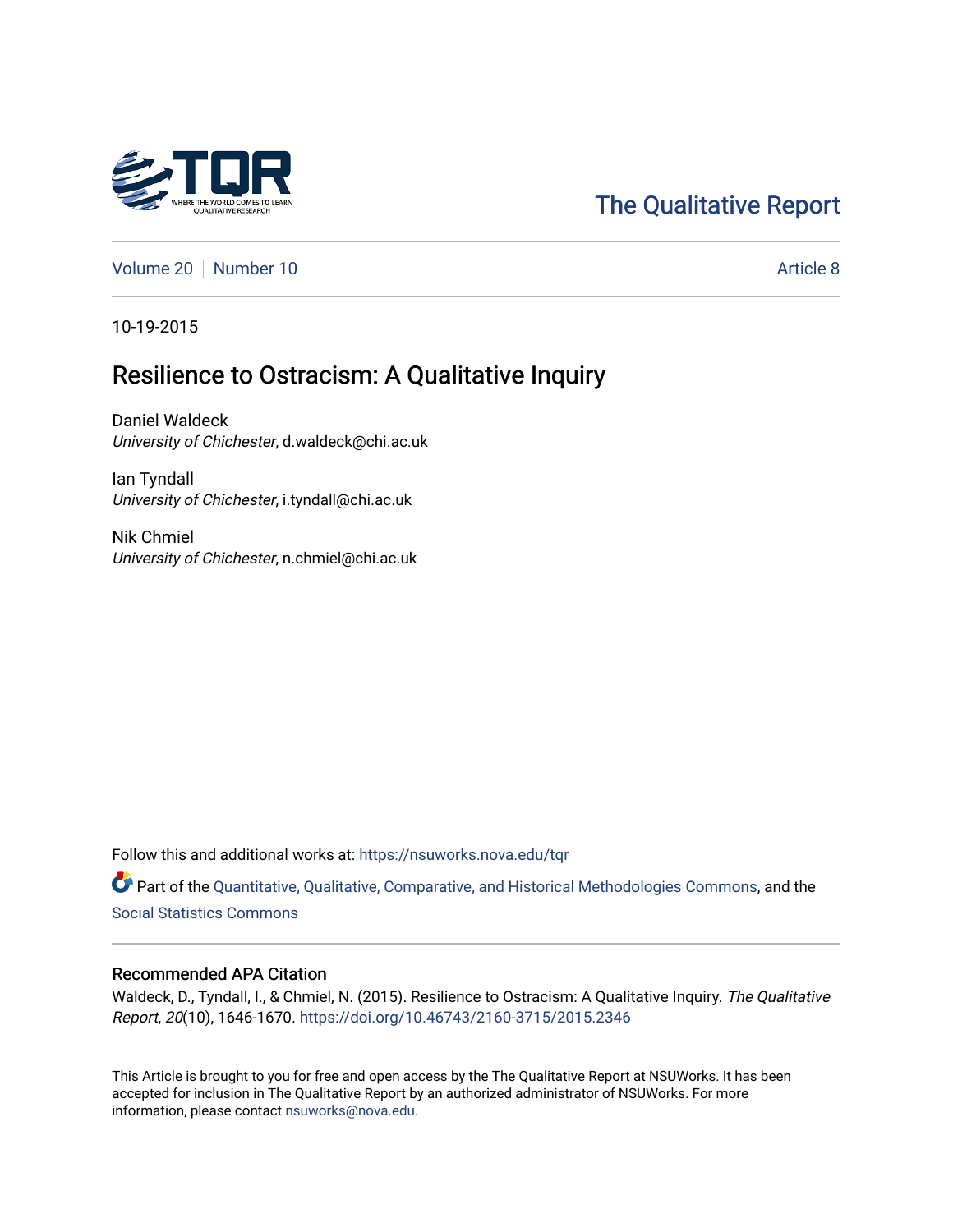

# Resilience to Ostracism: A Qualitative Inquiry

# **Abstract**

Ostracism is a painful event, which may lead to prolonged psychological distress. However, little is known about the mechanisms which may help people recover from such events. This study explored how people who are not chronically ostracised describe processing and coping with ostracism. Using a qualitative methodology, semi-structured interviews were conducted with 21 participants (age group: 18-59; 12 female) from different occupational status groups. Thematic analyses revealed four major themes within the data: participants' immediate reaction to ostracism ("reflex"), subsequent reflections ("reflection"), efforts to manage their behaviour ("regulation"), and capacities to cope following ostracism ("adjustment"). Intensity emerged as a superordinate theme whereby the closer the ostraciser was to the participant, the greater the negative impact. The findings suggested that although most people will experience pain or stress following ostracism, it is how such events are reflected upon and managed that will determine when it leads to distress. Furthermore, some people may be resilient to ostracism. However, this resistance may weaken if the ostraciser(s) are considered close to the person.

# Keywords

Ostracism, Resilience, Attribution, Psychological Flexibility, Qualitative Research Methodology, Thematic Analysis, Coping

# Creative Commons License



This work is licensed under a [Creative Commons Attribution-Noncommercial-Share Alike 4.0 License](https://creativecommons.org/licenses/by-nc-sa/4.0/).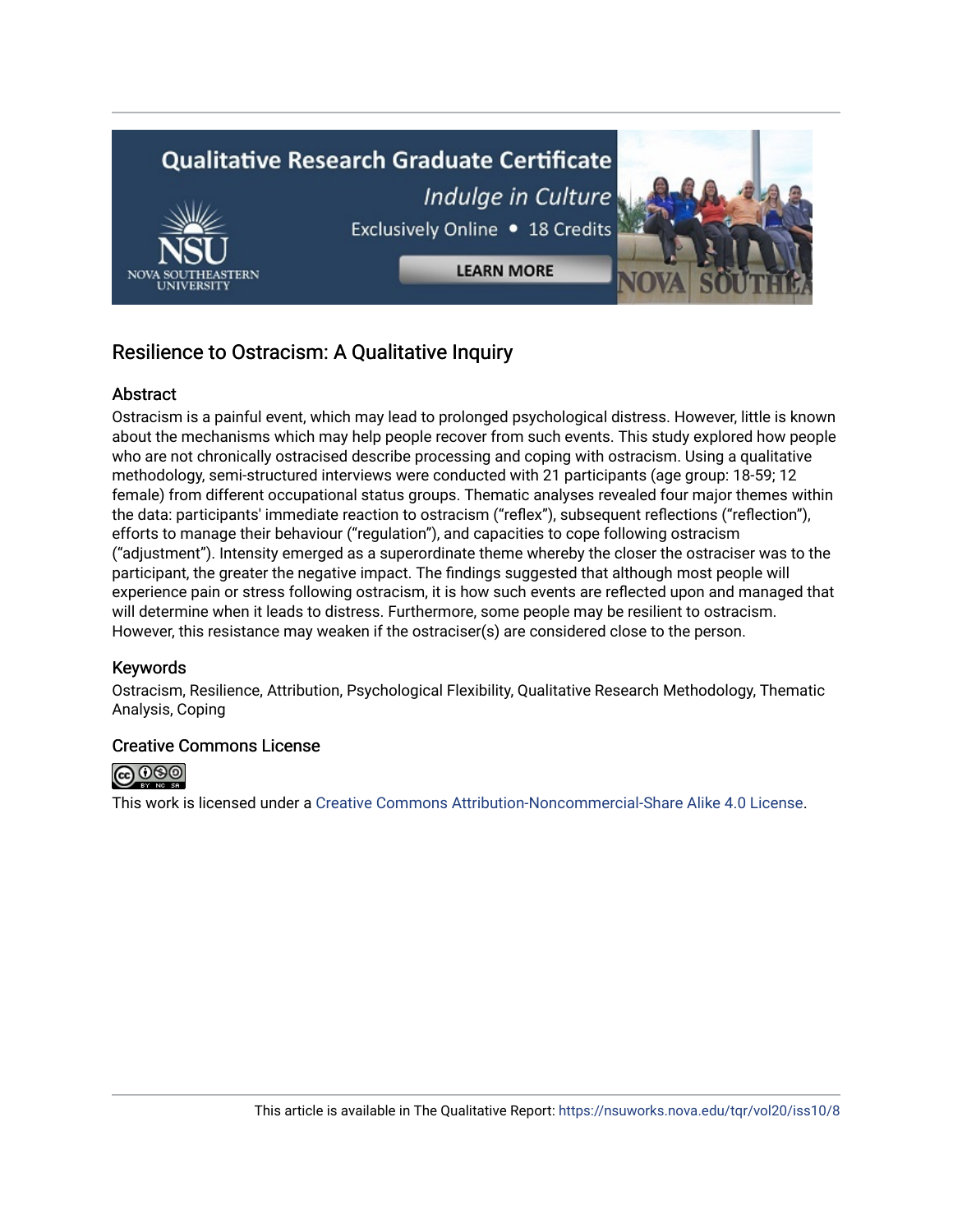# **Resilience to Ostracism: A Qualitative Inquiry**

Daniel Waldeck, Ian Tyndall, and Nik Chmiel University of Chichester, West Sussex, United Kingdom

*Ostracism is a painful event, which may lead to prolonged psychological distress. However, little is known about the mechanisms which may help people recover from such events. This study explored how people who are not chronically ostracised describe processing and coping with ostracism. Using a qualitative methodology, semi-structured interviews were conducted with 21 participants (age group: 18-59; 12 female) from different occupational status groups. Thematic analyses revealed four major themes within the data: participants' immediate reaction to ostracism ("reflex"), subsequent reflections ("reflection"), efforts to manage their behaviour ("regulation"), and capacities to cope following ostracism ("adjustment"). Intensity emerged as a superordinate theme whereby the closer the ostraciser was to the participant, the greater the negative impact. The findings suggested that although most people will experience pain or stress following ostracism, it is how such events are reflected upon and managed that will determine when it leads to distress. Furthermore, some people may be resilient to ostracism. However, this resistance may weaken if the ostraciser(s) are considered close to the person. Keywords: Ostracism, Resilience, Attribution, Psychological Flexibility, Qualitative Research Methodology, Thematic Analysis, Coping*

Ostracism has been defined as being ignored and excluded (Williams, 2001). However, within the empirical literature there are many related terms used to reflect similar meanings to ostracism (e.g., social rejection, social exclusion, interpersonal rejection). For example, social exclusion denotes a broader exclusion from groups or societies, whereas social rejection implies that an individual attempts to make a social bond but is denied (Blackhart, Knowles, Nelson, & Baumeister, 2009). Underlying all of these constructs is proposed to be "the inaction to socially engage another when it is socially appropriate to do so" (Robinson, O'Reilly, &Wang, 2013, p. 208). For the purposes of this study, the term ostracism will be used to encapsulate the other related terms.

Ostracism can in many cases be considered a trivial event (e.g., not being included in a group conversation), yet for quite a few people it can have a negative impact on their emotional state. Studies have consistently demonstrated that people who are ostracised for a short period of time report anger, and lower levels of mood (e.g., feeling sad) and fundamental psychological needs, such as belonging, self-esteem, control and meaningful existence (Williams, Cheung, & Choi, 2000; Zadro, Williams, & Richardson, 2004; Zadro, Boland, & Richardson, 2006). Furthermore, ostracism has been found to cause an immediate experience of neurological pain (Eisenberger, Lieberman, & Williams, 2003) and physiological stress (Kelly, McDonald, & Rushby, 2012). For example, Eisenberger et al. (2003) found that, when ostracised, individuals display increased activity in areas of the brain responsible for recognising pain. Therefore, ostracised individuals may experience social pain (from ostracism) similar to that of physical pain. Williams (2007) argues that such a pain reflex is an evolutionary failsafe mechanism to prevent permanent exclusion, as to be "out-of-the-group" was akin to a death sentence within hunter-gatherer societies during human's ancestral past.

Being ostracised is common (Nezlek, Wesselmann, Wheeler, & Williams, 2012) and can be experienced up to "25,000 times in our lives" (Williams, 2001, p. 229). However, what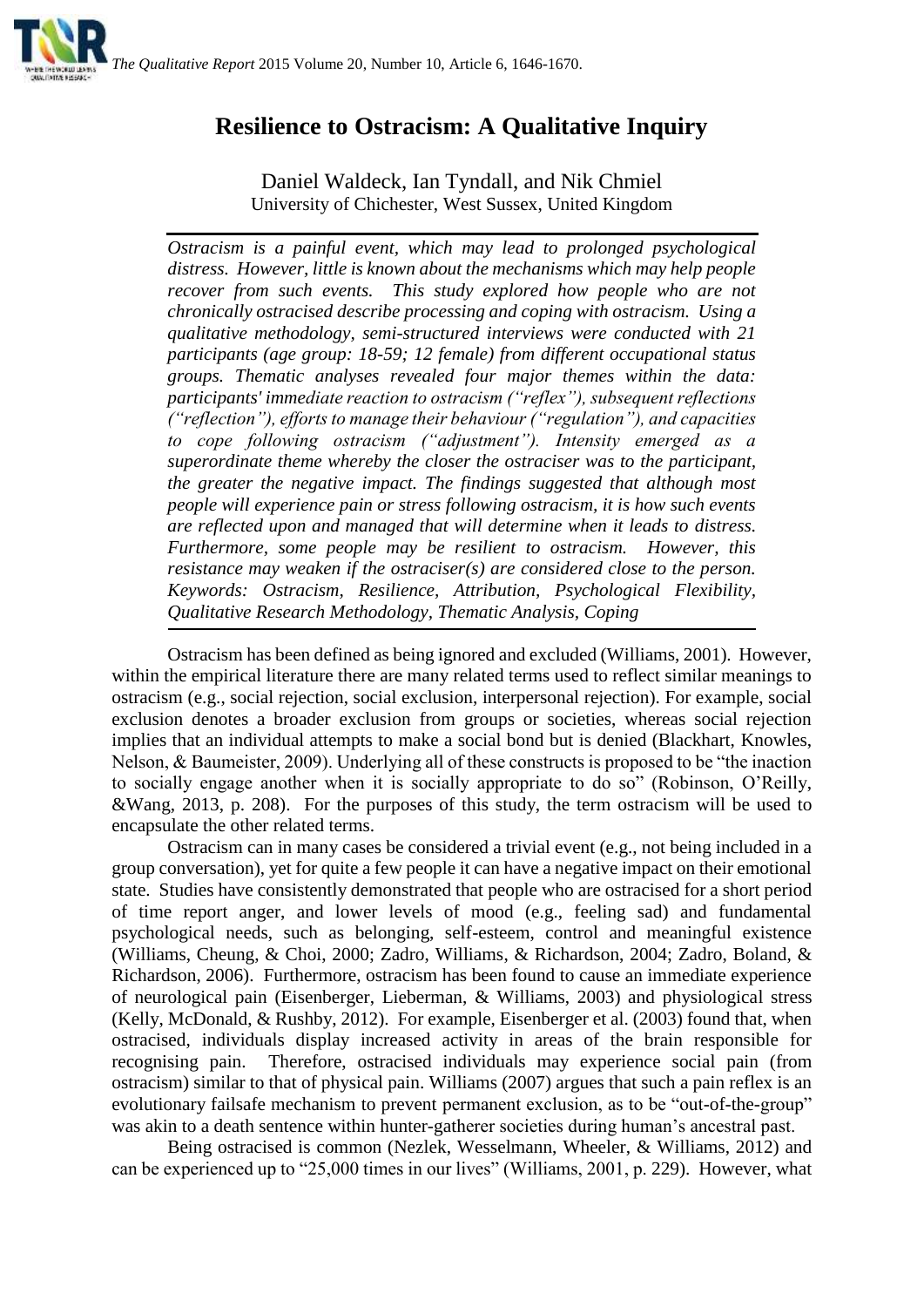impact will such frequent episodes of ostracism have on individuals? Researchers have demonstrated a positive relationship between ostracism and psychological distress (e.g., Ferris, Brown, Berry, & Lian, 2008; Wu, Yim, Kwan, & Zhang, 2012). For example, Ferris et al. (2008) found that participants who experienced frequent episodes of ostracism also tended to report high levels of anxiety and depression after a five month follow-up. Moreover, researchers have discovered that high levels of social isolation is associated with an increased risk of suicide over time (Tsai, Lucas, & Kawachi, 2015; Tsai, Lucas, Sania, Kim, & Kawachi, 2014). Therefore, individuals who are chronically ostracised may be at risk of significant psychological distress, which in extreme cases may lead to taking one's own life as a way of escaping from such pain.

#### **The Temporal Need-Threat Model**

The challenge for current ostracism researchers, therefore, is to understand the process in which people cope with such experiences. Indeed, not everyone who is ignored by their family or excluded from social groups will necessarily develop significant levels of psychological distress. Williams (2009) developed the Temporal Need-Threat Model (TNTM) to help account for how people cope with ostracism and how it leads to distress. Unlike previous ostracism models (e.g., Williams, 1997), the TNTM focuses on the sequential order from when an event of ostracism is detected through to when it may lead to ultimate resignation (See Figure 1). This model posits three main stages (after initial detection of ostracism): immediate (or reflexive), coping (or reflective), and long-term (or resignation).



Figure 1. Williams (2009) Temporal Need-Threat Model (adapted)

During the reflexive stage, it has been suggested that individuals experience pain, a threat to their fundamental needs (i.e., belonging, self-esteem, control, and meaningful existence), and increased levels of negative affect (i.e., anger or sadness). Furthermore, individual differences (e.g., level of social anxiety) and contextual factors (e.g., the source of the ostracism) are proposed to have little impact on the pain experienced from ostracism at this stage (Williams, 2009). For example, Zadro et al. (2006) found no significant difference between individuals with high and low social anxiety (i.e., people who fear social rejection) on retrospective self-report measures of need-satisfaction and mood immediately following a brief laboratory ostracism condition.

In contrast, recent studies suggest that some people may be buffered against the negative impact of ostracism (e.g., Haq, 2014; Hermann, Skulborstad, & Wirth, 2014; Hsu et al., 2013). Hsu et al. (2013) reported that individuals who were high in trait resiliency (i.e., the capacity to bounce back from stressful events) were more likely to have reduced negative affect following ostracism. Moreover, those who were more resilient had heightened activity in the area of the brain responsible for releasing opioids (e.g., pain-relieving). Therefore, for some individuals, the immediate negative impact may be diminished depending on how resilient one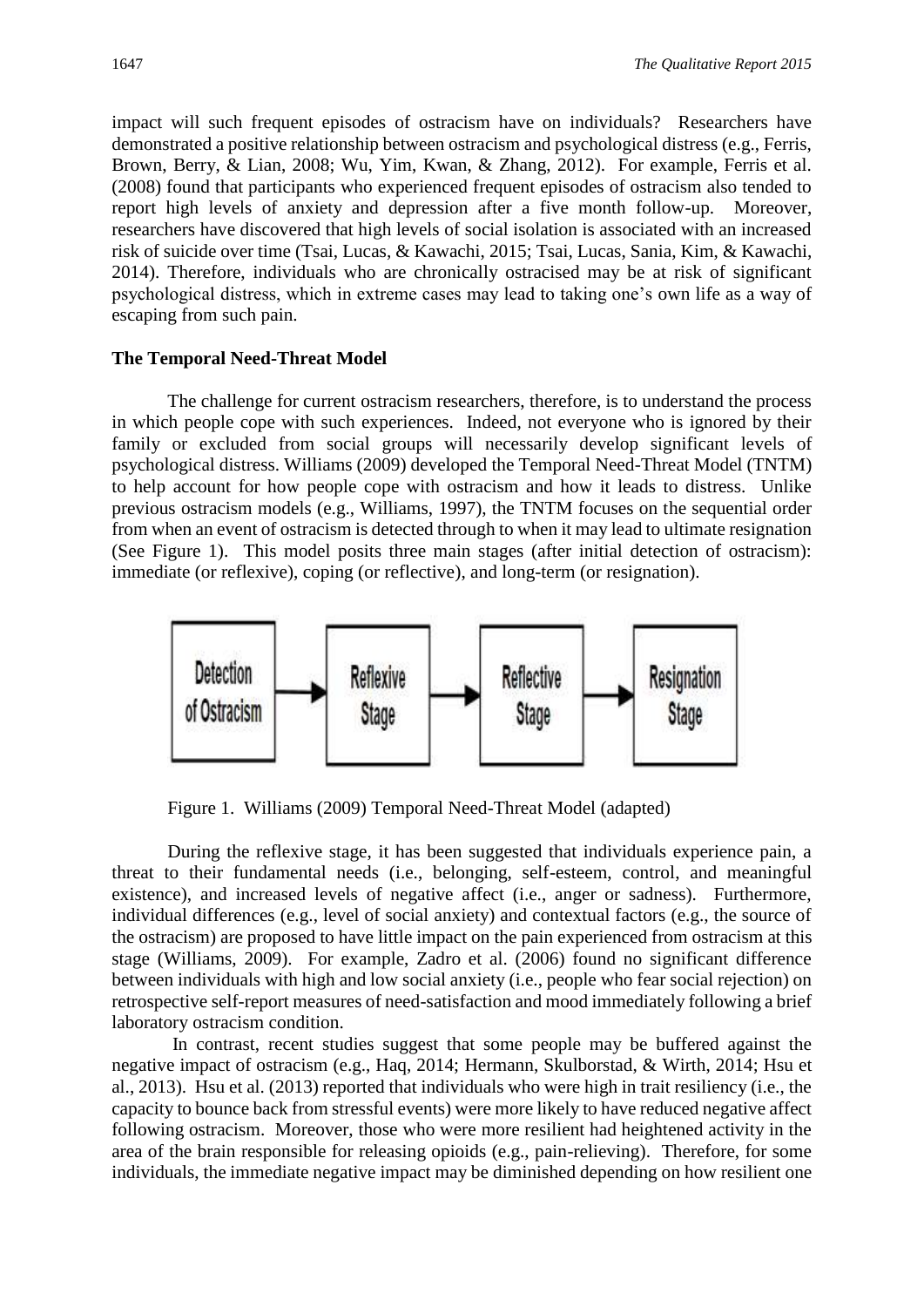is. However, Williams (2009) did note that "long-term ostracism debilitate(s) psychological resilience," so perhaps the buffering effect of resiliency is short-term (p.306). Further research is needed to examine how resilient people may cope with ostracism, and how such processes may be similar or different to those who are less resilient.

During the reflective stage, ostracised individuals will attempt to understand the motives, the meaning, and the relevance behind their ostracism (Williams, 2009). Further, the individual is proposed to determine if they are actually being ostracised, and if so, will choose a method of coping in order to refortify their depleted needs (i.e., attempt to restore their levels of self-esteem, belonging, control, and meaningful existence). Ostracised individuals (e.g., if the ostracism is appraised to be meaningful) may tend to cope by either becoming more compliant and socially attractive (Böckler, Hömke, & Sebanz, 2014; Carter-Sowell, Chen, & Williams, 2008) or may react with anger and retaliate (Warburton, Williams, & Cairns, 2006).

At this stage, Williams (2009) proposes that individual differences influence how one copes with ostracism. Indeed, individual differences have been consistently found to prolong recovery time following ostracism including factors such as social anxiety (Zadro et al., 2006), the tendency to ruminate (Wesselmann, Ren, Swim, & Williams, 2013), and having a clinical diagnosis of schizophrenia (e.g., Perry, Henry, Sethi, & Grisham, 2011). For example, Perry et al. (2011) found that after a delay of eight minutes, control (i.e., non-clinical) participants exposed to a brief ostracism condition reported significantly greater need satisfaction and mood. However, clinical participants (those with a diagnosis of schizophrenia) maintained their low levels of need satisfaction and mood after the delay. Therefore, after a period of reflection, some individuals appear able to recover from their ostracism more quickly than others.

One key moderator of recovery from ostracism is attribution, considered a fundamental part of reflection, which may determine whether meaning is awarded to the pain from ostracism (Williams, 2009). When people attribute internally (i.e., it is my fault), then this is proposed to lead to more distress and negative impact on self-esteem (Williams, 2001). In contrast, people who attribute externally (i.e., it is the other person's problem) may experience less distress as the ostracism is unrelated to their self-concept (Williams, 2001). However, the type of external attribution may also influence recovery from ostracism. Indeed, Goodwin, Williams and Carter-Sowell (2010) found that when people attributed their ostracism to be due to racial prejudice (e.g., they ignored because they are racist), this tended to prolong their distress following ostracism. It is surprising, therefore, that there has been little examination of the role of attribution as a moderator in coping with ostracism.

Finally, Williams (2009) suggested that if the ostracism persists over a long period of time, then one's coping resources will become depleted. Such persistent ostracism is proposed to lead to feelings of alienation, depression, helplessness and unworthiness (Williams, 2009). Indeed, interviews with chronically ostracised individuals revealed that the psychological pain from ostracism can be so unbearable that being physically bullied is often preferred to ostracism (Zadro, 2004).

### **The Potential Influence of Psychological Flexibility**

Ostracism is painful, and such experiences may result in unwanted private events (i.e., uncomfortable thoughts, sensations). However, will every person who experiences such discomfort become psychologically distressed? It could be argued that the way in which one manages such discomfort may influence whether any negative impact is short-term or longterm. The model of psychological (in)flexibility (Hayes, Stroshal, & Wilson, 1999) proposes that willingness to remain in contact with unwanted private events (i.e., thoughts, sensations) may support the movement towards valued goals. For example, if an ostracised person accepts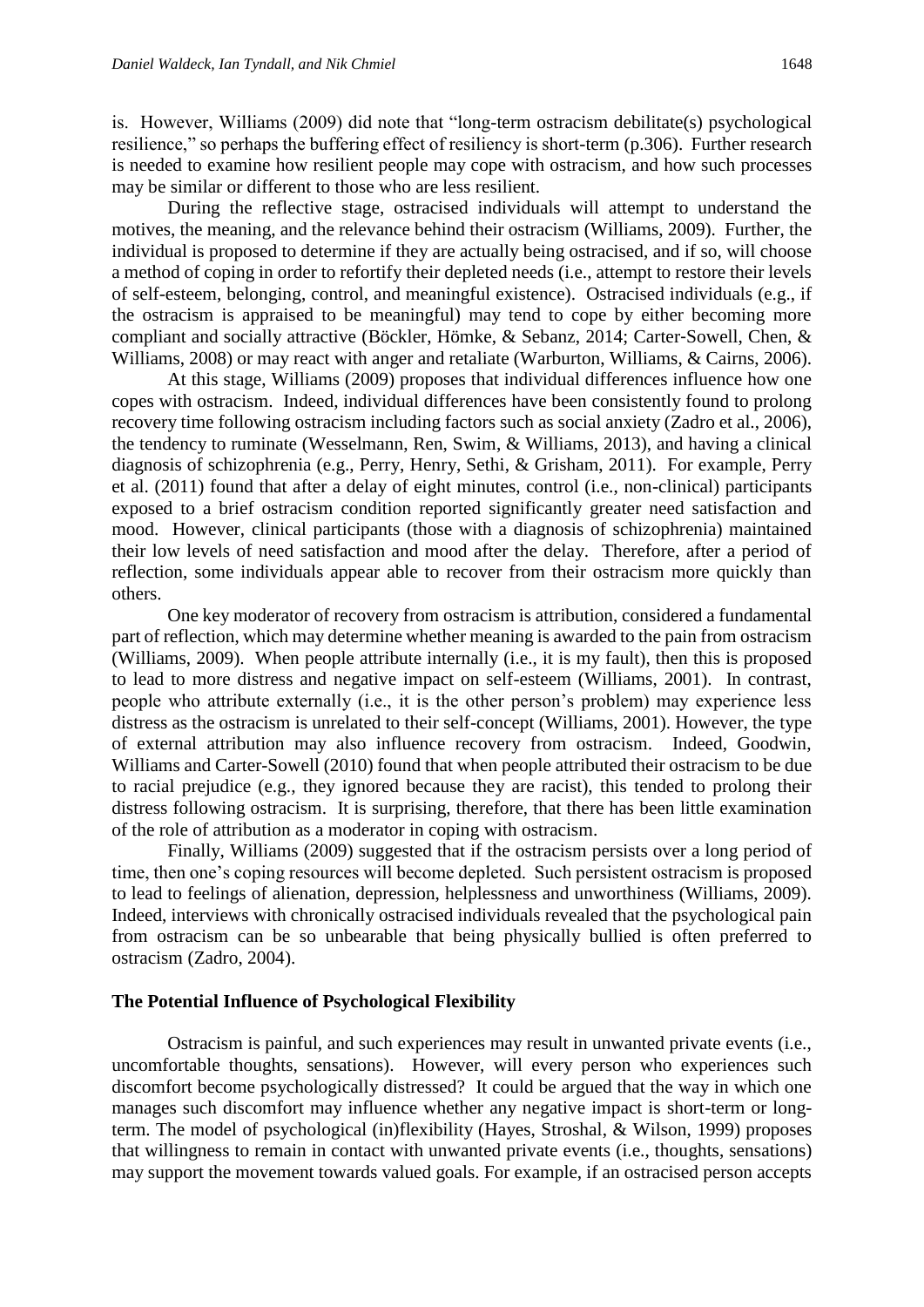their experience of pain and does not struggle with their uncomfortable thoughts (e.g., I am being ignored because I am ugly), they may have more options available to cope with their ostracism (e.g., going to a social gathering even whilst thinking "I am ugly"). In contrast, if people avoid their unwanted experience, which is a natural reaction to pain from their ostracism, then they may be more restricted in how they cope with their pain and distress (e.g., avoiding a social gathering, ruminating about the event). Further, through enduring their psychological pain (i.e., sensations, thoughts), ostracised individuals may be able to redeem their depleted needs (e.g., through reconnecting with a perceived ostraciser or developing a new friendship) and recover from their ostracism more quickly.

Munnelly, Martin, Dack, Zedginidze, and McHugh (2014) found that when people are ostracised in one scenario, they also tend to expect to be ostracised in similar scenarios, thus increasing the likelihood of detecting and re-experiencing the negative effects of ostracism. For example, being ignored by work colleagues at a social work event may lead to the expectation of being ignored by work colleagues in other related scenarios (e.g., in the office, during lunch at work etc.). Therefore, the negative effects of ostracism may generalise and influence future behaviour (e.g., avoiding work colleagues in all settings out of fear of ostracism). Indeed, Williams (2001) highlighted that a common defence strategy to prevent one's ostracism is to actually avoid (or ostracise) others.

Accepting one's experience of discomfort<sup>1</sup>, and not struggling with painful thoughts, may broaden the potential behaviours (e.g., approaching rather than avoiding others) used in response to psychological pain and increase opportunities for learning for the ostracised individual. For example, the individual may notice that other work colleagues also feel isolated at the social event, and thus the ostracism may be context-specific (i.e., it is not just me, it is the situation). Therefore, flexible individuals have the capacity to limit the generalisation of their experiences with ostracism (Hayes et al., 1999).

The more people tend to devote large amounts of effort in attempting to avoid their unwanted experiences (e.g., suppression, procrastination), then the more they may lose contact with present experiences, have reduced opportunities for meaningful life events, and experience significant psychological distress (Hayes et al., 1999; Kashdan, Barrios, Forsyth, & Steger, 2006). Indeed, research has demonstrated that when one attempts to avoid, hide, or inhibit a thought (e.g., do not think of a white bear), the frequency of such thoughts (i.e., thinking of a white bear) actually increase (e.g., Wenzlaff & Wegner, 2000). Therefore, the act of avoiding unwanted experiences of ostracism (e.g., attempting to distract oneself from the thought that they are a bad person) may, paradoxically, increase the intensity and frequency of the psychological pain.

Psychological inflexibility may lead to a fusion of the self with private events, such that an individual is unable to distinguish their private events from their sense of self (Kashdan et al., 2006). For example, being treated as though one does not exist may lead to negative thoughts (e.g., I am worthless). Such thoughts, for those who are inflexible, may result in the individual believing their "self" requires fixing in order to move forward. Indeed, the more one believes the content of their thoughts, the more likely they are to become distressed. In contrast, for those who are able to distinguish thoughts as an experience (e.g., I am having the thought that I am worthless), the more cognitive distance they may have from the distressing content (Gillanders et al., 2014).

At present there is little empirical research into how psychological flexibility may be involved in how people cope from ostracism. However, preliminary research suggests that

**.** 

<sup>1</sup> It is important to note that when referring to acceptance of one's discomfort (e.g., sensations, thoughts), we are relating to the acceptance (not avoidance) of unwanted private *experiences* which may follow ostracism. This is not relating to the process in which people accept the content of their thoughts (e.g., I am being ignored because I am ugly) as such behaviour is consistent with the resignation stage of the TNTM (Williams, 2009).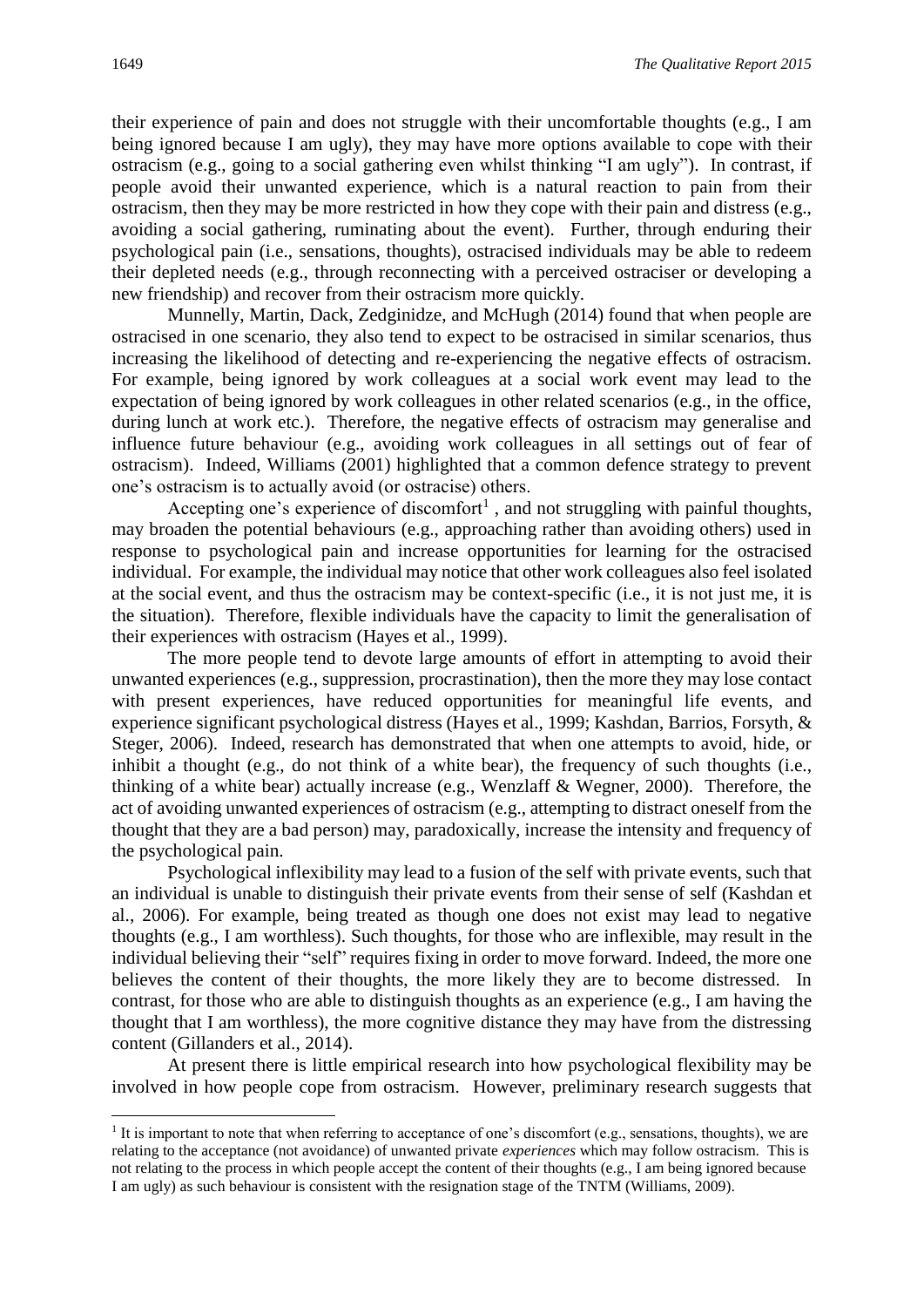training people to be mindful (i.e., directing attention towards their breath and not judging one's thoughts) recover significantly faster from ostracism than those who are asked to allow their thoughts to roam freely (Molet, Macquet, Lefebvre, & Williams, 2013). As mindfulness is associated with psychological flexibility (Hayes et al., 1999), this may suggest that other forms of flexibility may be involved when coping with ostracism.

#### **Measuring the Impact of Ostracism**

At present, the majority of ostracism research is restricted to quantitative experimental methods. The main paradigm used to measure the effect of ostracism is that of Cyberball (Williams & Jarvis, 2006). Within Cyberball, participants are randomised into an inclusion or an exclusion condition, whereby they are asked to play an online game of virtual ball-toss against two other players. In reality, the other players are controlled by a computer program. Within the inclusion condition, participants are passed the ball an equal amount of time (i.e., 33%), whereas in the exclusion condition, participants are passed the ball initially (twice) but then not passed to again for the remainder of the game. Following Cyberball, participants are usually provided with a measure of retrospective need satisfaction (e.g., "during the game… I felt disconnected") to test the impact of ostracism.

However, such methods and measures may not provide a complete representation of how people actually cope with ostracism outside of the laboratory. For instance, the laboratory methods may not replicate the same intensity of being ignored by one's spouse. Further, the retrospective measures used in Cyberball have been demonstrated to be subject to biased responses such as inflating the impact of the ostracism (e.g., Garczynski & Brown, 2014). Indeed, Garcynski and Brown (2014) found that when questionnaires were framed in a past tense (i.e., how did you feel during the game), which is standard procedure within Cyberball measures, this led to significant reductions of need satisfaction following ostracism compared to when framed in a present tense (i.e., how do you feel now). However, other promising measures (e.g., a dial-o-meter) have been used to limit such biases when capturing psychological distress throughout Cyberball exclusion conditions (Wesselmann, Wirth, Mroczek, & Williams, 2012).

The other method recently used to investigate the experience of ostracism is that of questionnaire designs. For example, researchers ask participants to state how frequently they experienced ostracism within the past year. However, questionnaire-based ostracism studies have, at present, focused exclusively upon employees in work places (e.g., Ferris et al., 2008; Wu, Yim, Kwan, & Zhang, 2012). As ostracism is widely known to also occur outside of the workplace (e.g., Nezlek et al., 2012), applications of results from these studies to other contexts appears questionable. Similar to the Cyberball paradigm, the use of questionnaires may not be able to provide a sufficiently rich account for understanding how people cope with experiences of ostracism in other contexts (e.g., during daily social encounters outside of the workplace). Therefore, for the purposes of this article we proposed to use a qualitative phenomenological design (Creswell, 2007) using semi-structured interviews.

Unfortunately qualitative designs are sparse in the empirical literature on ostracism. Indeed, such studies have generally attempted to understand the causes and consequences of ostracism (Zadro, 2004), not to confirm the sequential order with which one experiences such events. Moreover, the development of the TNTM was largely on the basis of letters and diaries from chronically ostracised individuals (Williams, 2001; Williams, 2009). Thus, the TNTM may not fully account for how people who are not chronically ostracised (i.e., a non-chronic sample) experience and remember their ostracism. Therefore, the aim of this study was to describe how people who are not chronically ostracised experience ostracism in relation to the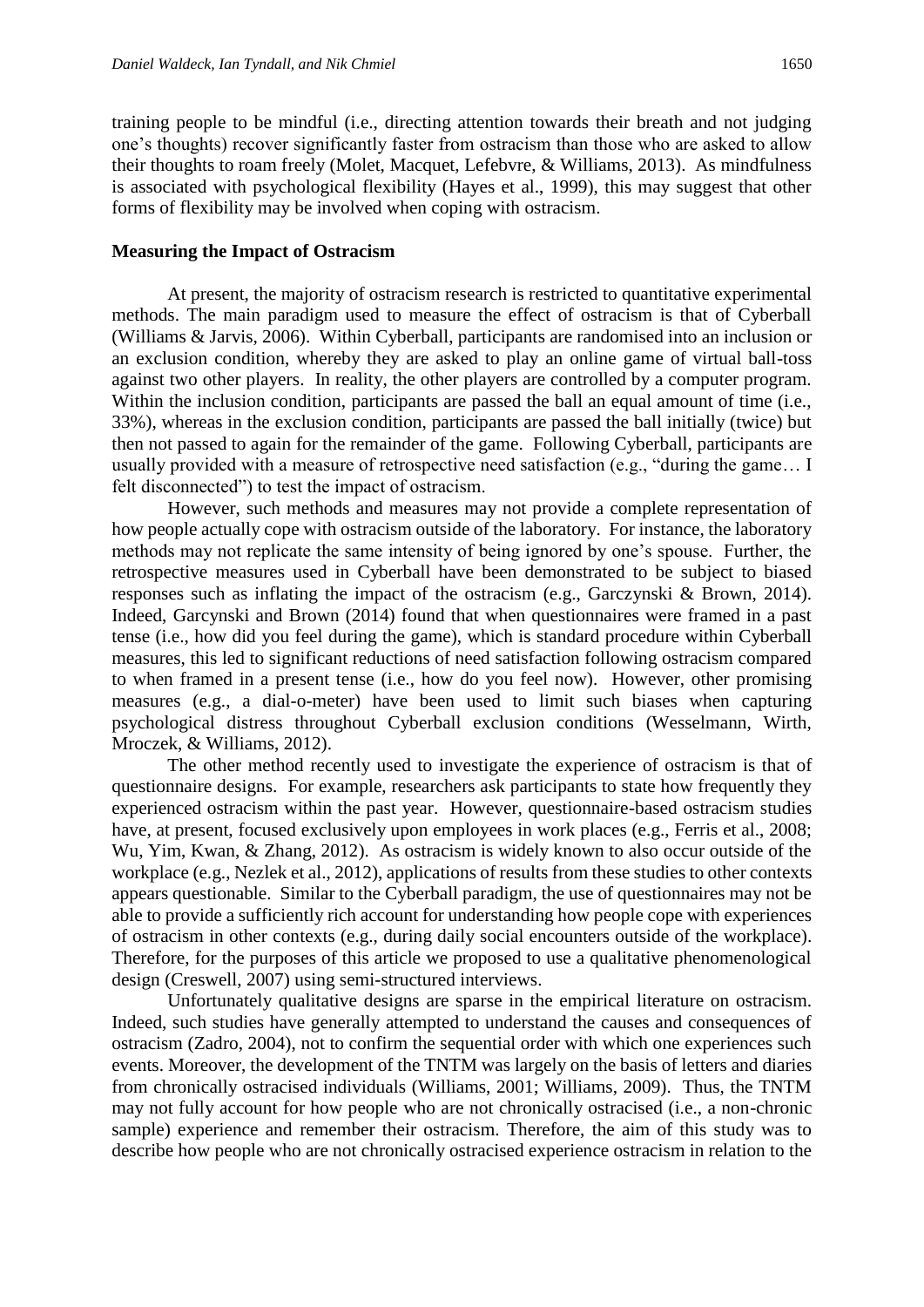three stages of the TNTM. Furthermore, a secondary aim was to describe how experiences of ostracism may relate to processes of psychological flexibility.

As previously highlighted, ostracism is a global phenomenon that is proposed to cause pain and distress (Williams, 2009). However, individuals who suffer chronic ostracism may experience prolonged pain for years or even decades. As such, the intended audience for the present study is for those individuals who feel ostracised, and for researchers planning to test intervention studies aimed at helping individuals recover from their ostracism. It is our hope that through reading the present study, that ostracised individuals who may feel helpless and alienated, will learn that they are not alone in how they experience such events, and that there are other ways which they may cope with their ostracism. Also, it is our aim to guide future ostracism researchers into examining potential factors which may help individuals recover from ostracism.

#### **Role of the Researcher**

The research team consisted of three researchers from the University of Chichester (D. Waldeck, I. Tyndall, and N. Chmiel). The principal researcher was D. Waldeck who was involved in all aspects of the study. Both I. Tyndall and N. Chmiel collaborated on the design of the study, and on the interpretation of the findings. However, I. Tyndall also supported the data analysis, and the writing of the present manuscript. I. Tyndall has a PhD in Psychology, and is a senior lecturer at the University of Chichester, with expertise in the domains of Cognitive Psychology and Research Methods. N. Chmiel is a Chartered Psychologist and has a PhD in Psychology. N. Chmiel is the Head of Department of Psychology and Counselling at the University of Chichester, and has expertise in the domains of psychology in the workplace and psychological wellbeing.

D. Waldeck is a PhD candidate in Psychology at the University of Chichester whose research focuses on the protective mechanisms which may prevent the negative effects of chronic ostracism. D. Waldeck has Master of Science Degrees in both Forensic and Health Psychology, and has conducted qualitative research during his studies. He also has worked in the social care sector in the UK supporting individuals with severe mental health problems to re-integrate into society. During this time, D. Waldeck observed occasions whereby service users would be ostracised not just by members of the public, but also by health care professionals (e.g., doctors). Such experiences led D. Waldeck to research into protective mechanisms which may help individuals cope with the painful effects of ostracism.

#### **Methodology**

Ethical approval for this research was received by the University of Chichester Research Ethics Committee (Ref: 1213:24). The study used a qualitative phenomenological approach in order to best "understand several individual's common or shared experiences of a phenomenon" (Creswell, 2007, p. 60). As ostracism is proposed to be a phenomenon experienced by all humans (Williams, 2009), the phenomenological approach fits with the subject of investigation. Further, Creswell (2007) suggests that the phenomenological approach enables a "deep[er] understanding of the phenomenon" (p. 62), which may be of benefit to groups such as therapists aimed at dealing with such experiences (i.e., ostracism). In order to understand the mechanisms which may protect individuals from ostracism, it is important to first identify any shared experiences or methods which are used to cope with such events.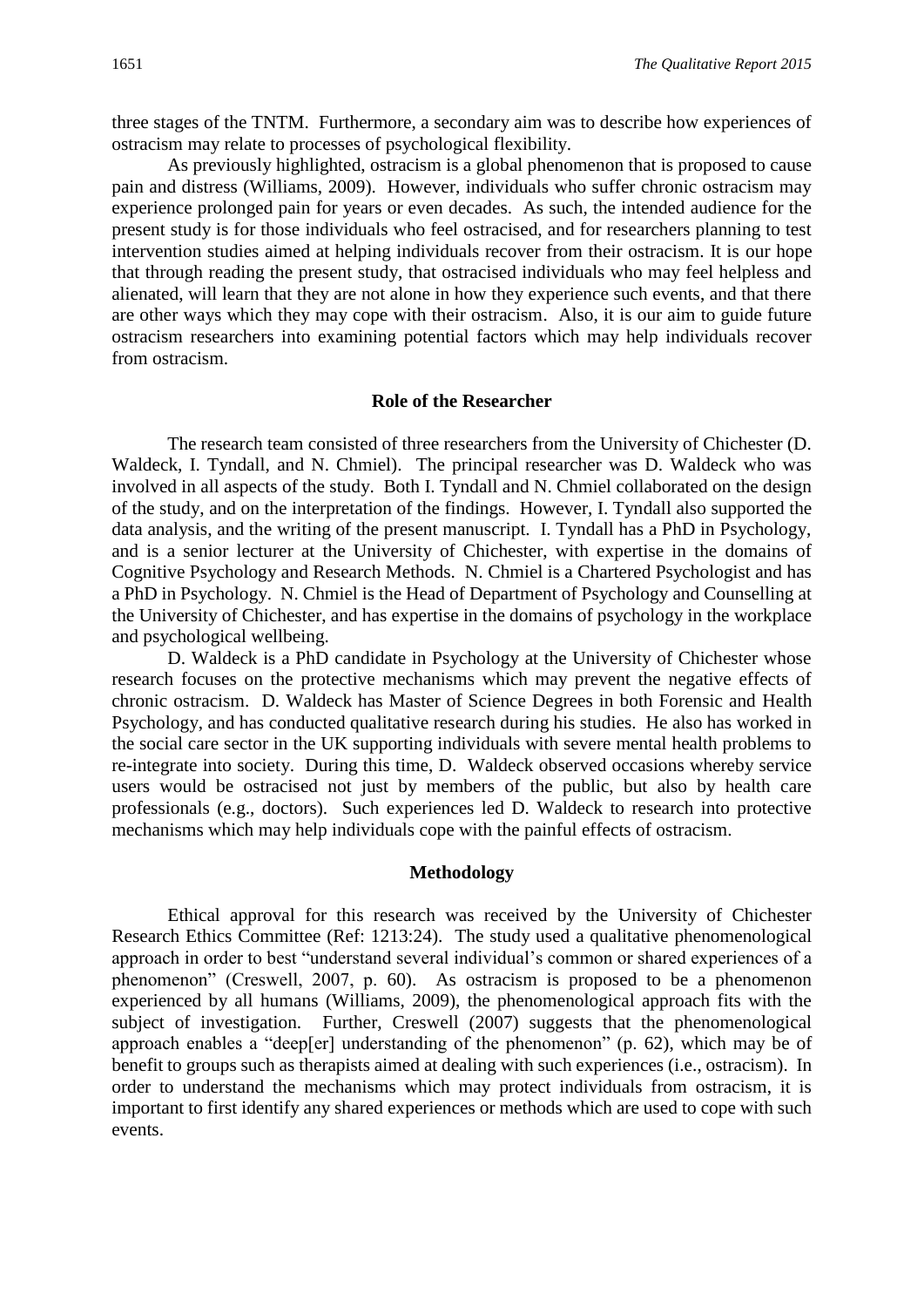#### **Participants and Recruitment**

The participants in the present study were recruited from advertisements in emails to staff and students at the University of Chichester, and through social media outlets (e.g., Facebook) to the general population. We specified that participants did not necessarily need to have recently experienced ostracism in order to take part. Ostracism is prevalent and ubiquitous, so the majority of the population are likely to experience such events on a daily basis (Nezlek et al., 2012; Williams, 2009). However, individuals who do not necessarily feel ostracised may process such experiences differently than those who do remember such events and become distressed. Therefore, it was important to not restrict participation based on present levels of ostracism, as such exclusion may limit the emergence of potential protective factors during analysis. This study consisted of 21 participants (three university staff, 14 internal students, two external students, and two employed in the public sector in the UK). Of this sample, 57 % (n=12) were female, 48% (n=10) had a higher degree at university, and 33% (n=7) were currently enrolled in an undergraduate program. The majority of participants were classified as between the ages of 18 to 29 (n=14). The sample was of white racial identity.

#### **Data Collection**

Data collection was conducted though semi-structured interviews, lasting between approximately 20 to 40 minutes. The length of the interviews was short compared to other qualitative studies exploring relatively similar subjects such as workplace rejection (Strandmark & Hallberg, 2007) and parental alienation (Baker, 2005). Indeed, Strandmark and Hallberg (2007) and Baker (2005) interviewed participants for at least one hour. However, unless one has experienced chronic episodes of ostracism over their lives, ostracism is often considered to be trivial in comparison to other stressors such as work or relationship difficulties (Williams, 2001). Therefore, it was expected that, for some, if they perceived little ostracism in their lives, this would limit the length of the interviews. Participants were asked if they preferred their interview recorded using an Olympus Digital Voice Recorder (VN-711PC) or to be handwritten by the researcher. In total there were 17 interviews audio-recorded and 4 interviews hand written.

Data were transcribed verbatim from the audio-recorded files by D. Waldeck. The interviews were conducted in a private office in the University of Chichester by D. Waldeck between September and November 2013. Participants were provided an information sheet and an informed consent form before interviews were conducted in the office. In order to assure participants awareness, verbal and written information concerning the design and procedure of the study was provided prior to obtaining written informed consent. They were also informed as to how their data would be recorded, analysed, documented, and presented. Participation in the study was voluntary, and all names were replaced with identifier numbers to help ensure confidentiality. To optimise participant's wellbeing, information was provided within the information sheet and debrief form as to benefits of the research, and to direct participants to appropriate agencies (e.g., local health care provider, counsellor) should they feel distressed during or following the study. For the purposes of this study, data was constituted as any descriptive verbal information (e.g., single words, phrases) expressed by participants.

#### **The Interview**

A semi-structured interview guide with open questions relating to specific themes was used in the interview. Specifically, in accordance with the TNTM (Williams, 2009), participants were prompted upon the following qualities of their experience: (1) the detection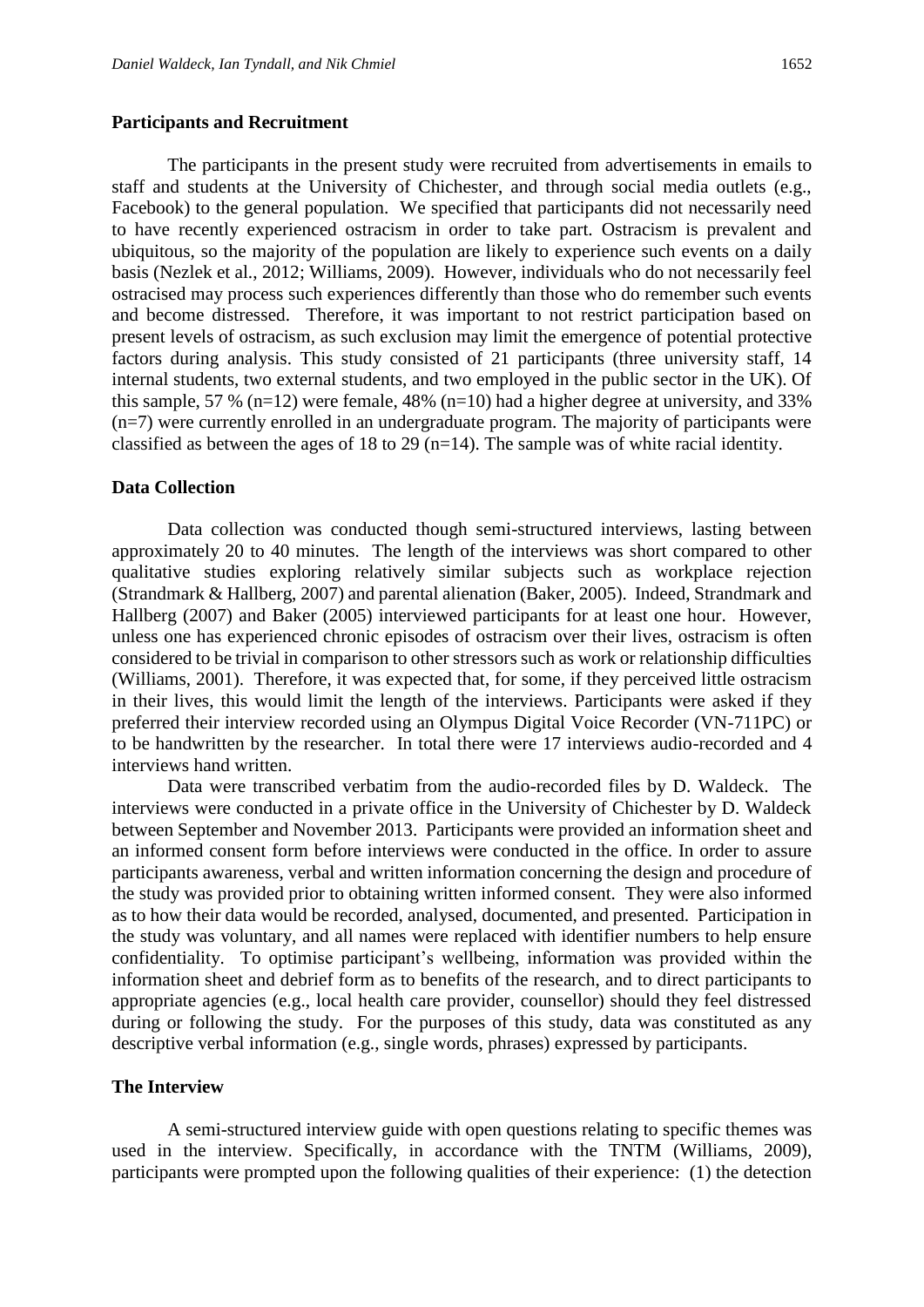of the ostracism (e.g., "describe what happened beforehand"); (2) the reflexive reaction to ostracism (e.g., "describe what your immediate thoughts and sensations were in that moment"); (3) the reflection upon the ostracism (e.g., "what were your thoughts after this happened?"); (4) attempts to refortify depleted needs (e.g., "what did you do after you were ostracised?"); and (5) resignation (e.g., " describe how long it took you to recover from this ostracism"). Participants were asked to describe significant ostracism events from their recent past to the distant past (i.e., childhood memories of ostracism).

However, to begin the interview, participants were asked to describe a recent event when they felt ignored or excluded by others. If they were unable to recall a recent event of ostracism, then they were asked to imagine a scenario where they could be. For example, "Imagine you are walking down the street and you see someone that you know. You attempt to gain their attention by waving to them, they see you, but then just completely blank [ignore] you. Describe what you would be thinking at that moment." In total there were 17 participants who were able to recall a recent event of ostracism and four participants who required prompting due to no recent experience. An additional inspection of the data was performed independently by two of the researchers and investigated the "real" vs "imagined" experiences. We found no differences between the levels of experience, and the codes fitted within the established themes.

Following completion of the study participants were debriefed both verbally and through being presented with a debrief form. At the end of the study, participants were entered into a raffle with the opportunity to win £50.

#### **Thematic Analysis**

1

The transcripts of the interviews were analysed using thematic analysis (Braun & Clarke, 2006). The thematic method was selected due to it being unrestricted to pre-existing theoretical frameworks, and may afford the researcher flexibility in selecting the appropriate analysis structure to reflect the reality of the data (Braun & Clarke, 2006). This is of importance to the present study as the reported experiences of ostracism may not necessarily fit within the framework of the TNTM (Williams, 2009). Indeed, the development of the TNTM was heavily influenced by the reports (diaries, letters) of people suffering from chronic experiences of ostracism. As no qualitative study to our knowledge has yet examined the process of ostracism experiences in a non-chronic sample<sup>2</sup>, it is possible that unexpected topics or themes may emerge from the data. A flexible framework allows for researchers to detect themes which are unrelated to the structure of the TNTM (Williams, 2009) but to alternative models such as the (in)flexibility model (Hayes et al., 2011). The data collected was in the form of transcription.

The steps of thematic analyses (Braun & Clarke, 2006) were followed which included becoming familiar with the data, generating codes, searching for themes, reviewing themes and then defining themes (see Figure 2). First, the researcher (D.Waldeck) immersed himself in the data by reading and re-reading the transcripts several times to ensure understanding. In addition, this step also included the researcher noting down initial ideas about the experiences shared by participants. Second, to create initial codes, the researcher examined the transcripts and then manually inserted different references (i.e., descriptive, linguistic, conceptual comments) which related to segments of text. For example, if a participant stated they reacted

<sup>2</sup> Participants were asked to complete the 8-item Ostracism Experiences Scale (OES; Carter-Sowell, unpublished) to determine how often, in general, they felt ostracised. The OES is answered on a 7-point Likert scale from 1 "hardly ever" to 7 "almost always." A sample item is "In general, others treat me as if I'm invisible." The average (mean) score for all participants was 3.71 which represented that as a group they perceived ostracism "very occasionally." No individual participants scored higher than 4.3 on average which represents that they perceived ostracism "some of the time."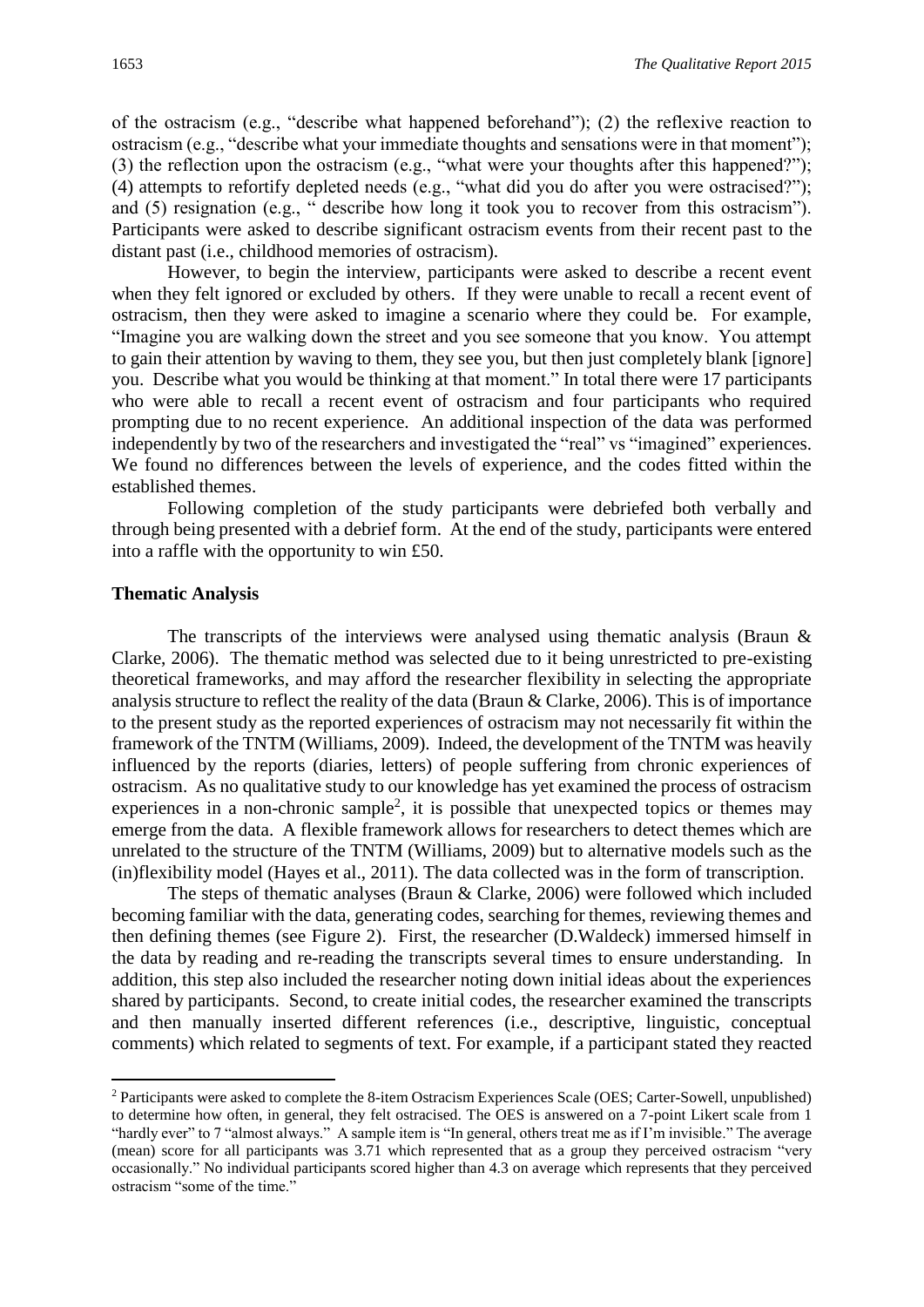with anger to ostracism, this may labelled (coded) as "anger" or "reaction." As recommended by Saldaña (2009), a second cycle of reviews was conducted to help ensure the codes were reliable and consistent. Third, the generated codes were then honed into potential themes, and data were rechecked for evidence of themes. Fourth, the potential themes were then reviewed by checking whether each theme related to the coded extracts and within the whole dataset. Fifth, the potential themes and subthemes were named and organised within a thematic map (i.e., a visual diagram indicating how each theme links to other themes and subthemes).



Figure 2. The first five stages of thematic analysis (Braun & Clarke, 2006)

#### **Reliability of the Analysis**

As all the interviews were conducted by the principal researcher (D. Waldeck) a second researcher (I. Tyndall) was brought in for cross analysis. Creswell (2007) highlighted that such procedures are necessary to help prevent any personal biases from researchers influencing the interpretation of the phenomenon in the data. Therefore, in accordance with best practice guidelines for qualitative analysis (Elliott, Fischer, & Rennie, 1999), credibility checks were performed by I. Tyndall who had no involvement in the interviews or initial analyses. Specifically, I. Tyndall received a random selection of eleven interview transcripts and was asked to identify codes, and the resultant themes that emerged from the data. Subsequently, a meeting was held to discuss the themes from both analyses. There were no discrepancies identified for any of the themes for the study. Descriptive comments and conceptual comments from both researchers were included into the final analysis as well as linguistic comments. This checking process helped to ensure that themes constructed were reliable, clear, consistent, and reduces the potential bias of an independent researcher analysis.

To organise the results, the final step of thematic analysis (Braun & Clarke, 2006) was conducted. Specifically, vivid or compelling examples from the text (i.e., direct quotes) were selected to evidence the prominent themes and subthemes derived from the thematic analysis.

#### **Results**

During the course of the analysis, several types of ostracism were identified. For example, participants highlighted how they would be ignored on the train or on the street. Other participants discussed experiences when they were rejected by their family in the past, or were recently excluded from work groups. Other incidents of ostracism were even subtle, for example, feeling as though a car driver did not sufficiently compliment one's kindness when giving way at a junction. The experiences were varied, however, there were common themes, which appeared to link the way such events were reportedly processed by participants.

Four major themes emerged from the thematic analysis. Participants discussed their immediate "reflex" response to ostracism, their "reflection" on the ostracism event, how they "regulated" their own thoughts and behaviours, and factors, which can support or limit "adjustment" from ostracism. A total of 11 subthemes were identified in this study (see Figure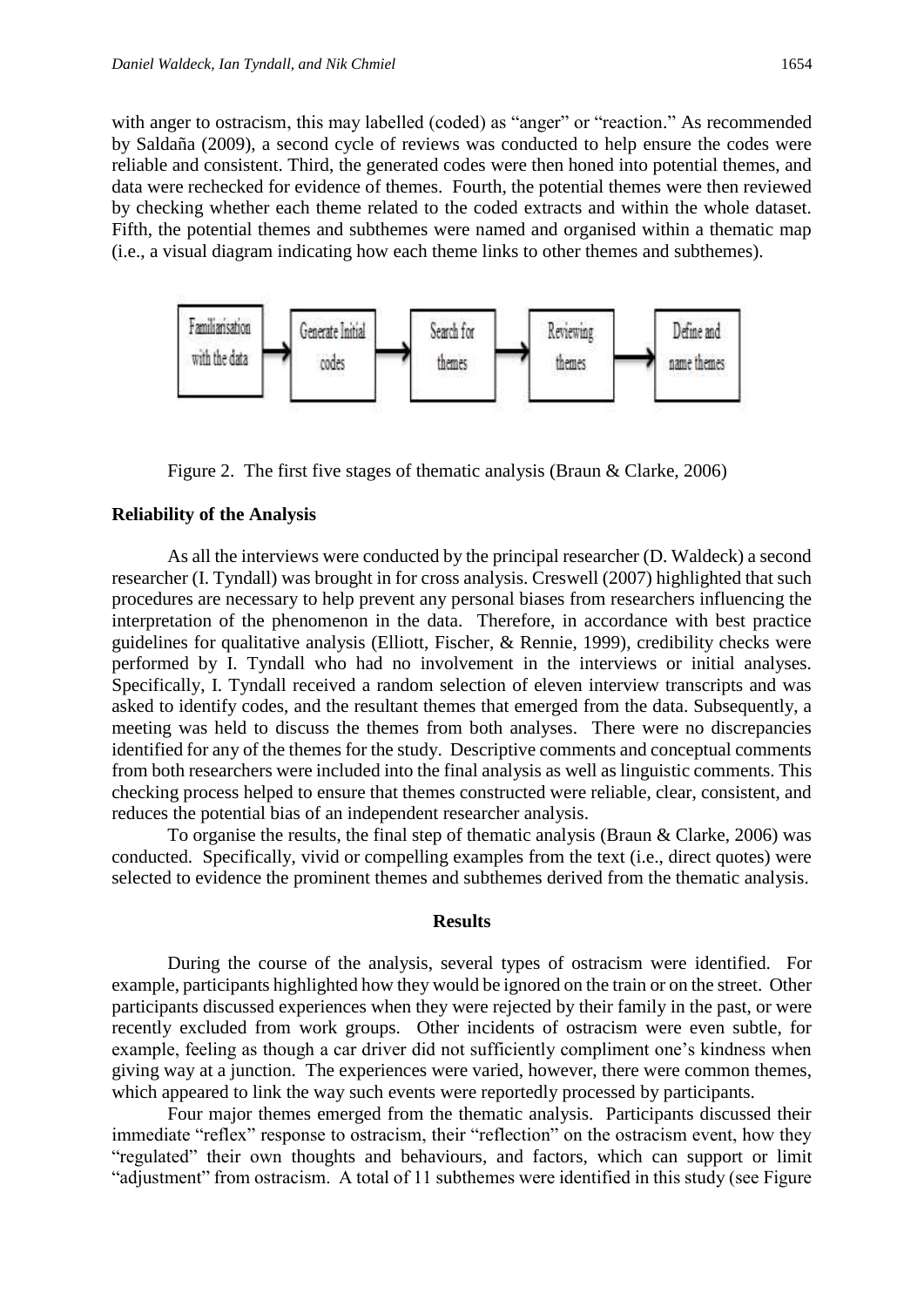3). Further, an overarching category of "differential intensity" emerged across the themes, reflecting the extent to which participants were able to process ostracism differently depending on the context (i.e., how close the perpetrator was to the person and the type of situation the ostracism occurred in).



Figure 3. Themes and subthemes drawn from the thematic analysis.

### **Reflex**

The first major theme incorporated the immediate impact of ostracism upon individuals. This included an increase of anger or stress (emotional reactivity), an experience of emotional pain (pain), and a loss of psychological drives (needs).

#### **Emotional Reactivity**

Participants described how they would react with an immediate anger or frustration when they felt ostracised. For example, "it's sort of an immediate anger that might last ten seconds or something like that" and "I get frustrated and I get peeved off." Further, participants described their experiences of ostracism being similar to that of emotional arousal or stress. For example, "It feels like butterflies and like sweating as well... just feeling really on edge" and "I did have a rush of blood."

#### **Pain**

For other participants, the immediate impact of ostracism was described as typical of an emotional pain response. The descriptions from participants suggest a different mechanism to that of stress and arousal which indicated anger or anxiety. Indeed, the experiences of emotional pain were more akin to an experience of being hurt. For example, "It would probably be more of a pain feeling." "your heart go[es] a bit tight." and "I would feel hurt." Moreover, one of the participants said: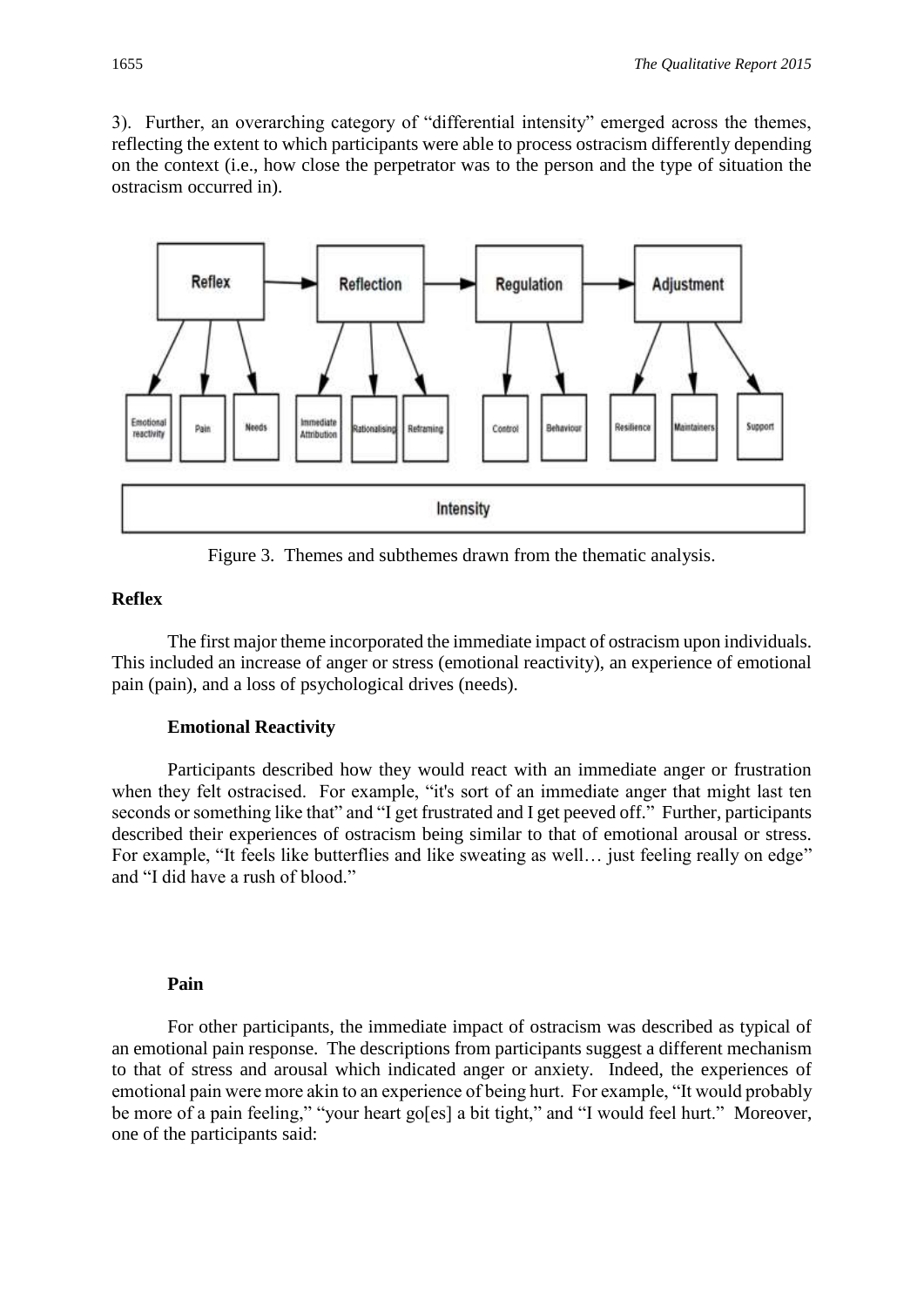"the pain comes first and then it fades away and then the stress comes because you are just replaying it in your head."

This suggests that the pain and stress response from ostracism are distinct processes, and that pain may actually precede emotional reactivity for some individuals.

### **Needs**

Participants described how when they were ostracised this would be compounded by a feeling of loss. For some, this loss may be related to one's connection with another, and for others it may be depletion in how they felt about themselves. Specifically, the participants described a reduction in either their levels of belonging, self-esteem or sense of existence. Indeed, some participants felt they were no longer connected with the ostraciser(s) (belonging). For example, one participant said:

"I was very aware of myself and feeling out of place. Being uncomfortable in my own clothes. In my own skin. And feeling like I don't really belong."

Other participants identified that they felt a reduction in their self-esteem. For example, one participant said:

"It's sort of you feel devalued and not equal in the sense that you're not worth that attention and not worth them putting that little bit of energy into it. So you feel less of a person and your confidence gets knocked, and in that sense that's why you get angry because you don't want to feel that way. You want to feel valued. You want to feel the same."

However, other participants felt a reduction in their sense of existence. For example, one participant said:

"I'd blend in and say something and then they don't notice really. It's like I'm not really there."

## **Reflection**

The second main theme incorporated participant's methods of reflecting upon their ostracism experiences. This includes: how individuals immediately interpret the ostracism as being their fault or as the perpetrator's problem (immediate attribution); attempts to analyse and understand the cause of the ostracism with the view to providing a solution to the "problem" (rationalising); and attempts to diminish the importance of the event through placing the situation into context (reframing).

#### **Immediate Attribution**

Participants described a process whereby they would immediately attribute the cause of the ostracism to be for an external reason, for example, that something was wrong with the perpetrator and not with them. For example, one participant said:

"I think I'd immediately assume there was something wrong with them that day. I wouldn't think it was anything to do with me."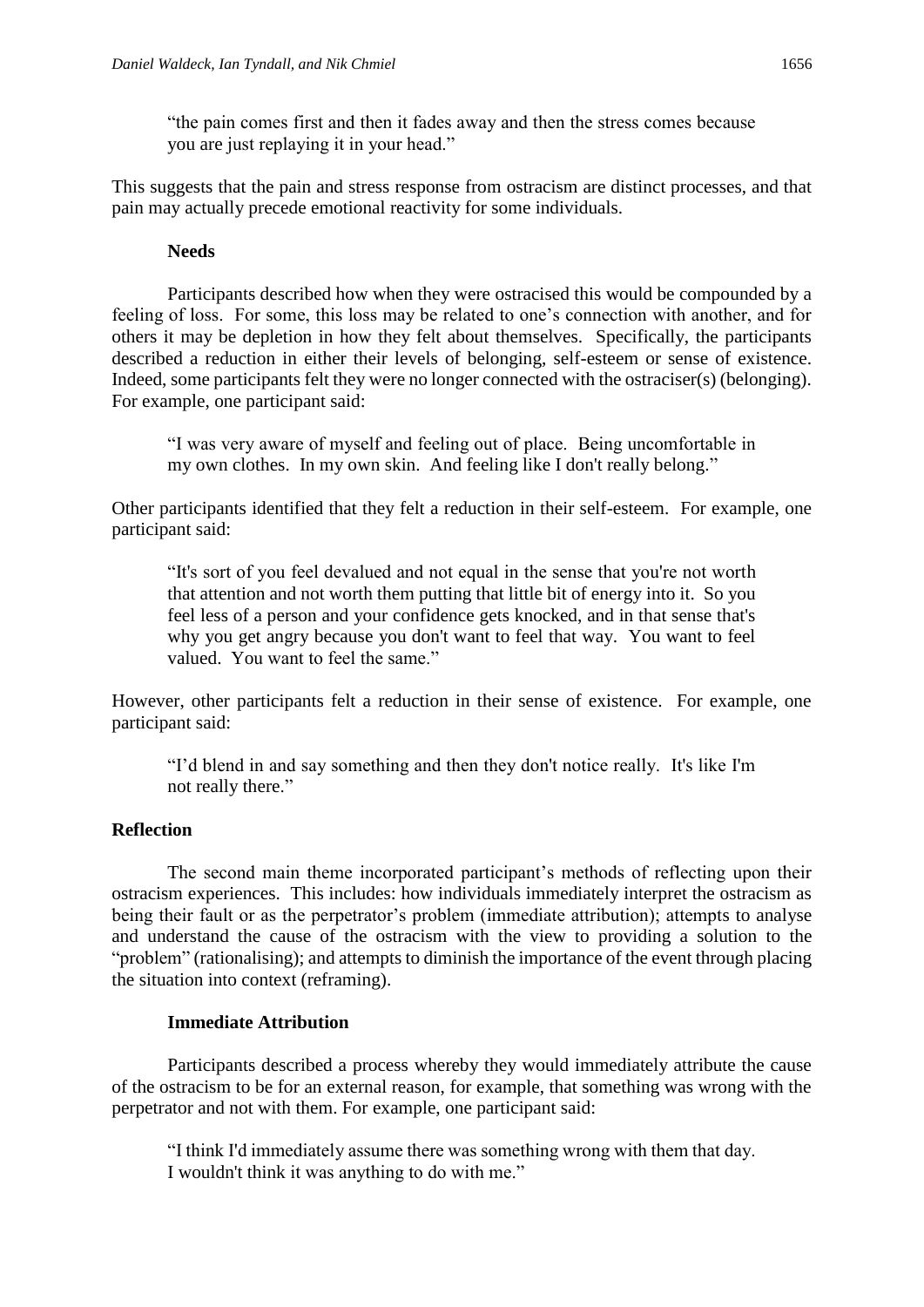In contrast, however, some participants attributed the cause of the ostracism to be for an internal reason, for example, that something was wrong with them and not the perpetrator. For example, one participant said:

"I would kind of feel like I've done something wrong and that there must be a reason, so it must be I can't make people pay attention to me."

# **Rationalising**

Participants described how they attempted to mentally analyse the ostracism event in order to try and understand why it happened. For example, one participant said:

"It took me like a day or two where I got to reflecting on it and put myself back into the event of what was going on. Was I being very social? Or was the group? Was I just not working together with the room very well? What was going on?"

However, being ostracised was perceived as a problem for some participants. Therefore, a process of finding a solution to this problem (i.e., problem solving) was described as part of this reflection process. For example, one participant said:

"I would be thinking to find a solution. I wouldn't be focusing on just the feelings or the moment. I would be thinking of a solution to the problem. So if I was out of the group I was thinking how can I solve it? How can I find a group? I wouldn't be focusing on the fact of being upset or the fact that they betrayed me or whatever. Yeah. I would just try to find the solution, and maybe justify as well why something happened so I would understand it better."

For many participants the search for a cause of the ostracism appeared to stem from a sense of social injustice. Therefore, they felt as though they had been ostracised unfairly, therefore the cause of the ostracism is unclear and ambiguous. For example, one participant said:

"It affected me in that there was no justice for it. I couldn't understand why. I didn't know what I'd done wrong particularly…any attempt for engagement was rejected time and time again. And it didn't seem fair."

# **Reframing**

The subtheme of "reframing" was the most critical of the features described by participants within the reflection stage. This involved the process of transforming a potentially negative experience (e.g., sensations, thoughts) into either something positive or neutral. One such method was described as the attempt to diminish the importance of the ostracism. For example, one participant said:

"If I try and make it less important then it's not worth putting the time and energy into it so it relieves the stress."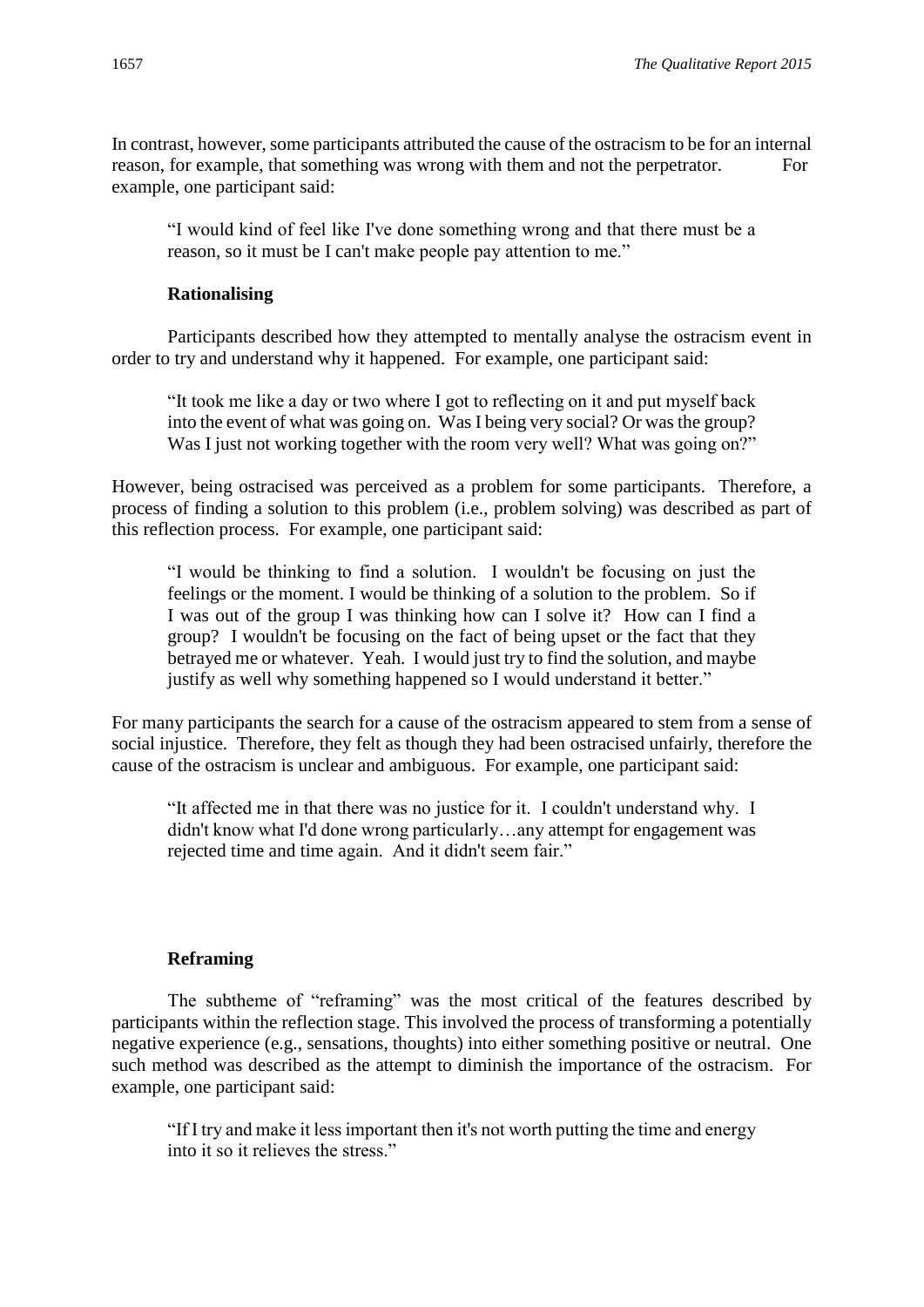For the majority of participants, diminishing the importance of the ostracism was sustained by a process of contextualising. Specifically, participants attempted to rationalise the ostracism by trying to place it into context within their lives. For example, one participant said:

"I just think that it's pretty much inevitable that you're going to be rejected in some form in your life. (.) and it's not the be all and end all."

When placing the ostracism into context, many participants attempted to see the "truth" behind the ostracism by attempting to see the event from different angles (perspectives). For example, one participant said:

"Trying to look at it from different angles in that moment and sort of go, you know, *they are being rude to me.* She's probably hormonal. We'll let it drop."

In addition to viewing the ostracism from different angles, some participants described how they would focus on the needs of the perpetrator, instead of the impact of the ostracism upon themselves. Thus, a compassionate view of others appeared to be involved within the reflection process. For example, one participant said:

"Sometimes I feel embarrassed for them feeling embarrassed that I've seen them so I suppose I worry more about how they're feeling than how I'm feeling."

Finally, participants described how they were eventually able to reframe the ostracism as a positive event over time. For example, two participants said:

"I am happier because I won't allow these people to hurt me anymore and my love won't be destroyed."

"I think positive thoughts, you can concentrate more on the people that are important to you and the people you do have a relationship with, because people you do have relationships with don't tend to ignore you."

# **Regulation**

The third main theme incorporates participant's attempts to regulate and modify their inner psychological processes and their behaviour in response to ostracism. This theme includes the subthemes of "control" and "behaviour"

# **Control**

Participants described how they attempted to control their reaction in response to ostracism. This is illustrated by excerpts from two of the interviews:

"I think it's a defence mechanism because if you show that something hurts you in a way you are vulnerable, and especially when people are ostracising you, you don't want to show your vulnerability."

"I didn't try to remove those thoughts from me, I was trying to cope with my physical reaction…try to override my automated response of blowing up really."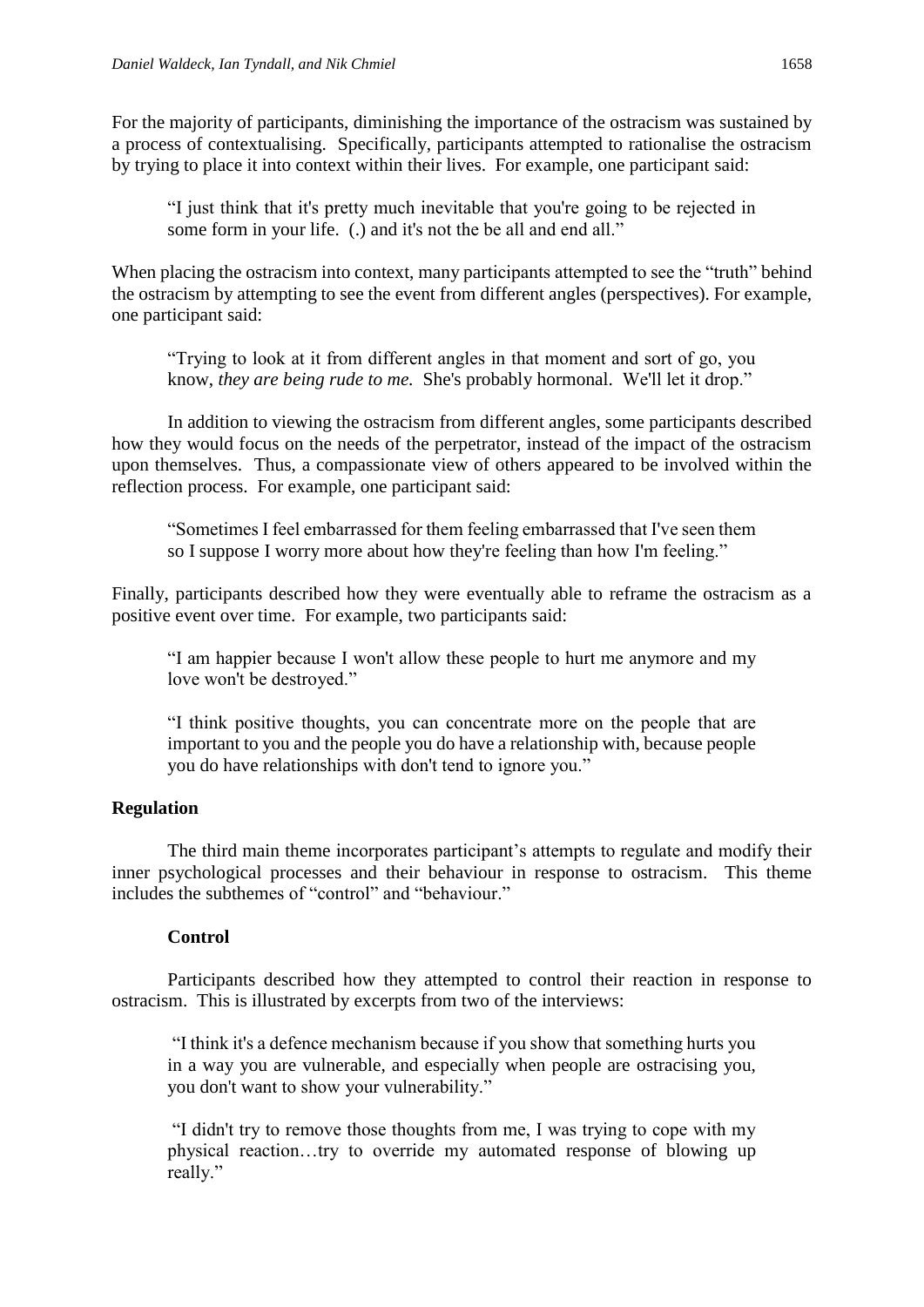Further, controlling one's reactions to ostracism was also described as a method of delaying the reflection process. For example, one participant described:

"I get upset. So I cry when I get upset. I didn't cry at the time I cried afterwards. I got upset when I went back home, but at the time then I think my blood pressure raised I would say slightly, because it angered me."

Another participant highlighted:

"I think that in this situation I'd not show anything. I would probably try to act as normal as possible, but I can imagine that when I go back to my office where I would be in a position to sit down for a moment I'd think *what was that about?* and then I would start thinking about it. But at the time I would not let it show."

To assist in delaying the uncomfortable thoughts and sensations following ostracism, participants described how they would try to distract themselves. For example, "I'd try and get it out of my head as much as I can" and "it's easy enough to distract yourself and your feelings." Furthermore, the typical methods used to assist in distracting from the ostracism thoughts were described as watching television. For example, one participant said:

"I try to listen to music and tv to try and forget these things. These help me to forget people who are letting me down."

# **Behaviour**

According to participants, a range of behaviours were used in response to the ostracism event. One of the most common behaviours was to seek confrontation with the perpetrator of the ostracism and seek an immediate resolution. For example, one participant described:

"I'd want to do it as soon as possible. If you wait then your thoughts just build in your head and you worry about it."

Another participant said:

"I would probably just confront them about it and say *you can see I want to talk to you and I want help if it is bothering me and you're still ignoring me.* So I would confront the issue."

However, other individuals would adjust their behaviour and seek to avoid the perpetrator to avoid the unwanted distress caused from their ostracism. For example, one participant described:

"I've been doing it without realising it. Putting some distance between us, because I don't feel like we've got anything in common anymore and if she can't be bothered to make the effort, why should I?"

Adjusting one's own behaviour to seek re-inclusion with the perpetrator of their ostracism was identified as a common strategy. Participants described how they would become quieter and be less engaging. For example, one participant said: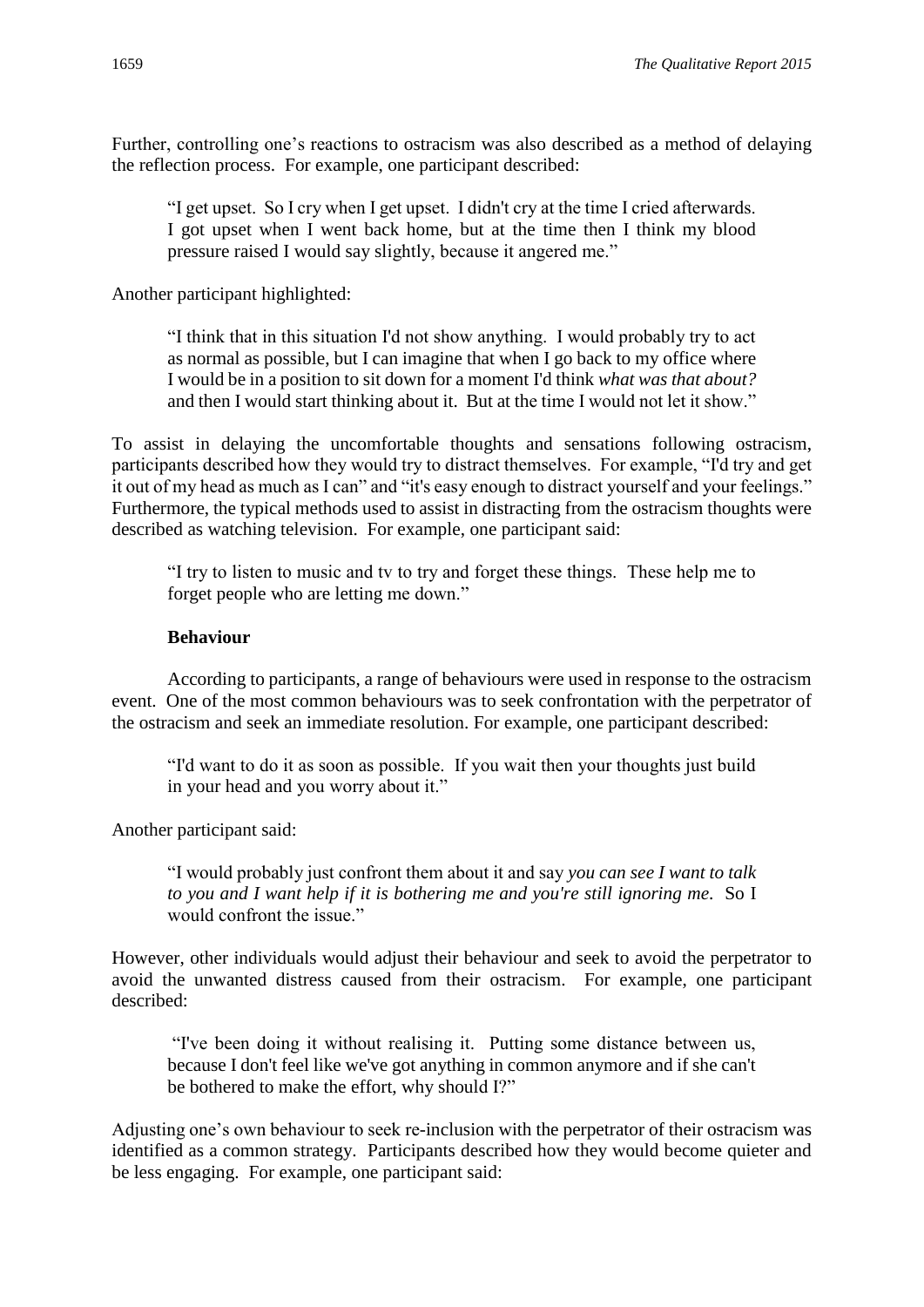"I'm not one of these people who are really loud and really boisterous I sort of end up drifting off into the background, and I sort of end up listening and nodding away and I sort of become part of the scenery. I sort of become the chessboard and not the chess piece."

Similarly, another participant stated:

"I try to change the way I am to match the way they've been, but that's often unnoticed so I get even quieter to see if they notice and they don't."

Finally, some participants described how they would attempt to get the attention from the perpetrator of their ostracism. For example, one participant said:

"To keep trying to get their attention I kept involuntarily jerking my head forward to get a response."

## **Adjustment**

The fourth major theme incorporated the factors, which appeared to impact on how easily an individual could recover from an experience of ostracism. This theme includes the subthemes of "resilience," "maintainers," and "support."

#### **Resilience**

Some participants described how they were able to deflect the negative impact of their ostracism which indicates a degree of resiliency to such stressors. For example:

"I wouldn't place a high emphasis on it," "I will get over all of them quite quickly," and "I'd question it, but it wouldn't really bother me."

Further, these participants appeared to adjust quickly from ostracism by not allowing any negative thoughts to endure by maintaining a positive and optimistic attitude. For example, one participant said:

"It doesn't tend to last longer than a day with me… I give people fresh chances."

Another participant described:

"I'm usually quite an optimistic and positive person, so when I do have negative feelings I try to turn them into something positive."

According to participants, their resilience to ostracism was built through learning from such negative events in the past. For example, one participant said:

"I would say it's not a big deal to me anymore. If something quite severe was to happen, if it was friends, I would think *it happened. There's no point dwelling on it. Move on*. So I don't think that would affect me… I'd like to think that I could get over the stuff pretty quick now."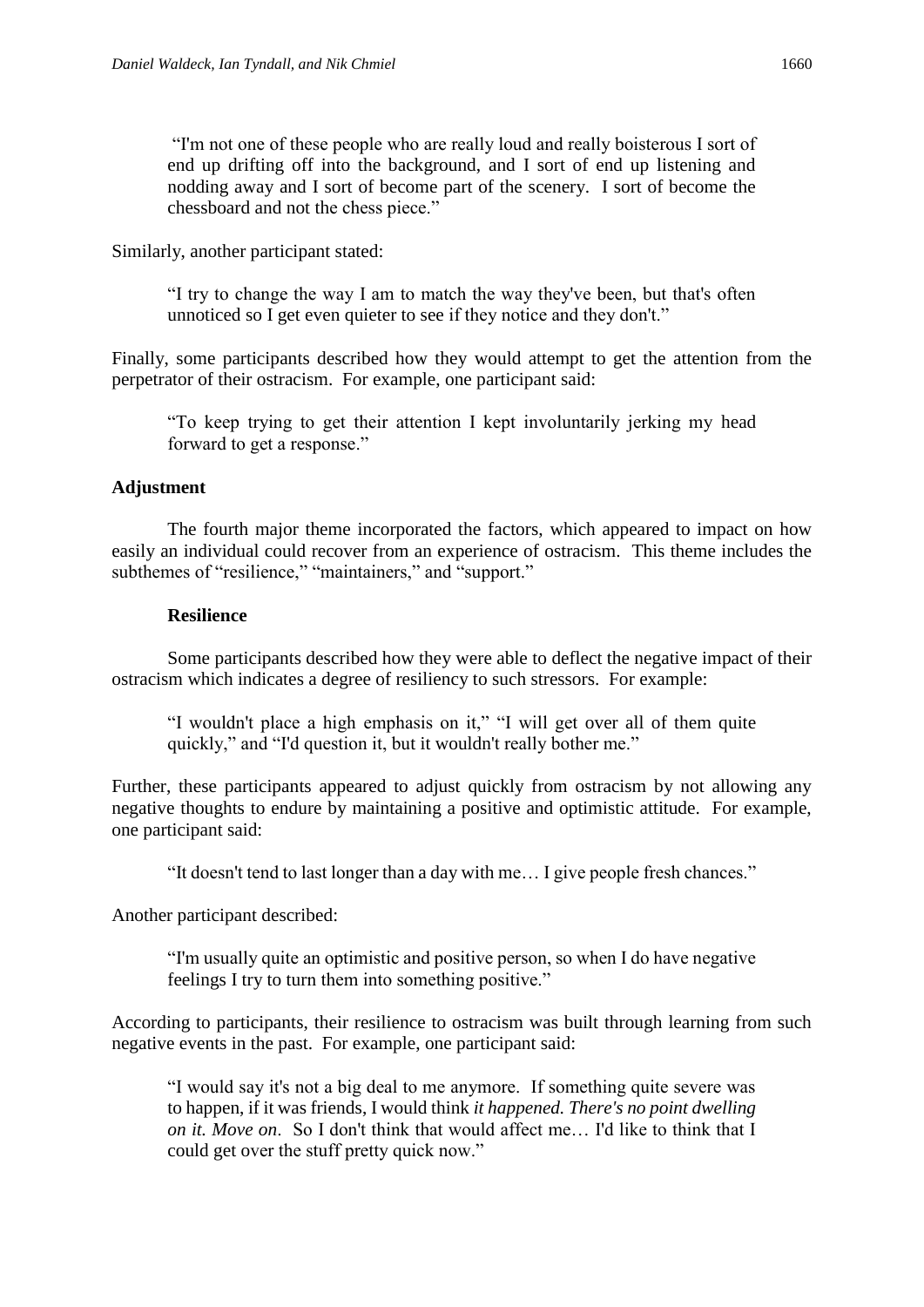In contrast, however, some participants who were perhaps not able to develop resilience to ostracism appeared to be less adjusted following such experiences. For example, one participant described:

"the worst case where I felt ignored was when my dad didn't bother to contact me when my nan had died. I found out on Facebook…I still haven't addressed this with him and waiting for a time when he's really low. Because even now I'm really p\*\*\*\*d off about it."

Another participant said:

"It affected my confidence…sometimes I hate her now…some behaviours cannot be forgotten."

#### **Maintainers**

The intensity of the ostracism experience was described by participants as dependent on how it was maintained. One of the most common maintainers reported was that of rumination where participants would dwell on the ostracism and over-analyse the event. It can be argued that rumination is part of reflection, however, in the context of this analysis, rumination appears to maintain distress and limit adjustment, whereas the reflection process detailed earlier does not necessarily require the use of rumination. One participant described:

"It's a mixture of stress, because the moment you start ruminating about it you can get quite tense, because you kind of replay the whole scenario thinking about what went wrong, which is stressful."

Another participant stated:

"if you're somewhere where you can't escape and you're able to think about it whilst you're able to build it up to the point where it's not just this wee negative feeling but a massive thing."

Similarly, the intensity of the ostracism episode was described as just as stressful if not more stressful if repetitive thoughts of the experience occur after the event. For example, one participant described:

"it's the fact that I was thinking a lot about it. So it's almost like the whole process of thinking made my body clench up a little bit."

Another key maintainer was prevalence of ostracism. Participants who reported short durations or brief episodes of ostracism appeared to adjust quickly from such experiences. For example, one participant stated:

"if it's just a one off occasion then its water off a ducks back, sort of forgotten about"

However, if the ostracism was persistent then participants reported that it would have more negative impact and they were less able to adjust quickly. For example, one participant said: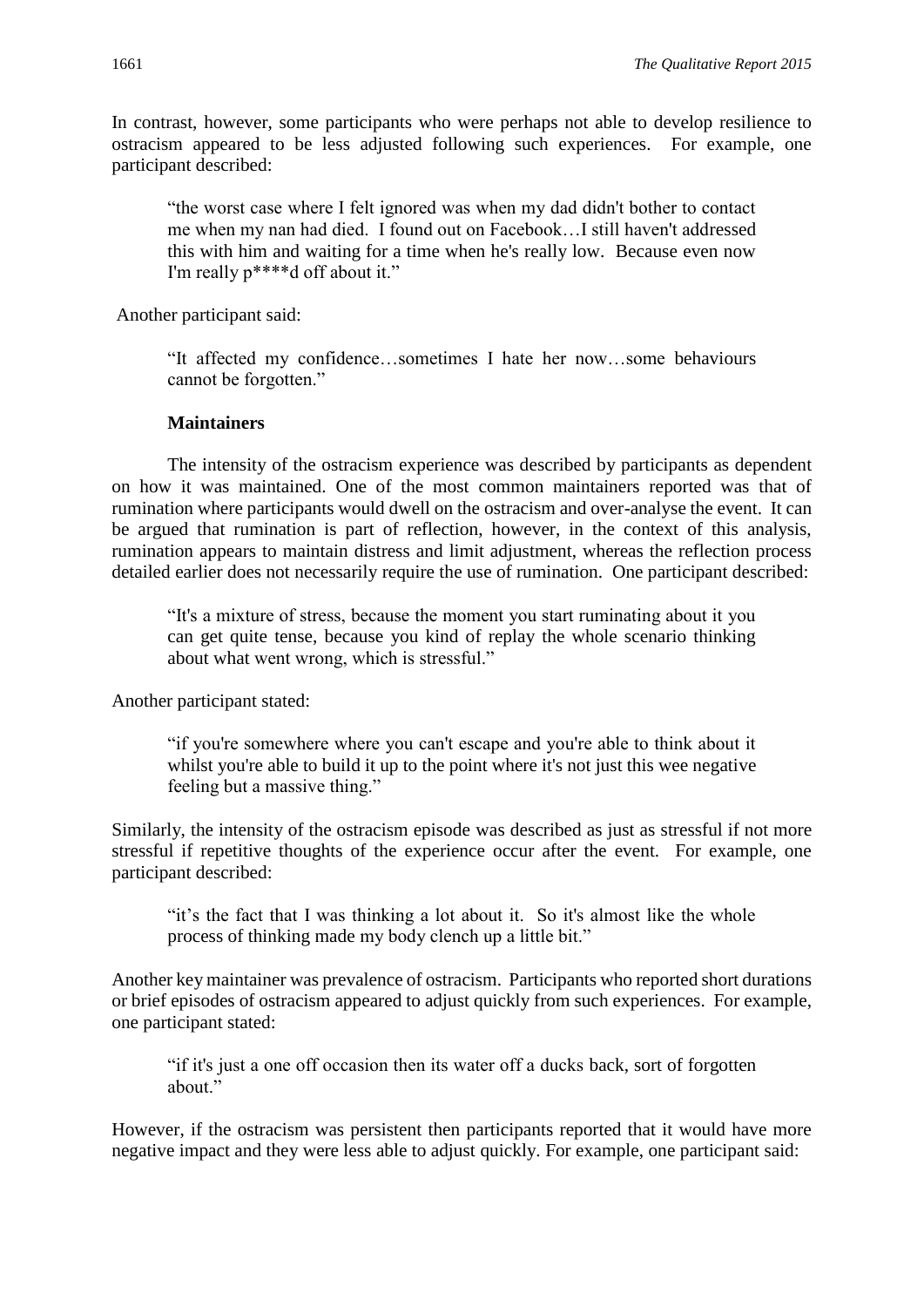"the more times it happens then the less excuses you can make for the other person. And it's more that thought gets stronger that it's you and not them."

### **Support**

The final factor which helped to influence how quickly people adjusted from ostracism was that of the support they received from others. Participants highlighted how they would often seek support in helping to rationalise the ostracism. For example, one participant said:

"I would talk it out. Sometimes I can't come up with the answer myself. I sometimes need to get other suggestions or others to reason out why this has happened."

Further, participants described how obtaining support from others was critical in adjusting from ostracism experiences. For example, one participant said:

"I will talk about it with other people, and in talking about it with other people I feel better."

Similarly, another participant stated:

"I'd probably speak to other people an awful lot. It's surprising how much better off I am when I'm talking to someone else."

In contrast, if support was not available then this may make coping with such experiences much harder. For example, one participant described:

"I definitely would cry more, because if I couldn't find a solution in my own head …I would have felt left out and isolated. So probably who knows I could turn to drinking."

# **Intensity**

The superordinate theme of "intensity" represented the variability in how ostracism impacted upon the participants. Specifically, participants described how the level of closeness of the perpetrator to them influenced the subsequent level of distress. Perpetrators of ostracism who were closer to the participants were likely to cause greater emotional reactivity. For example, one participant said:

"I think if it's a romantic partner or if it's someone you live with or an exhusband then it's stronger, a lot stronger. I don't think especially in a marriage, because you are living with that person and you're there on a day-to-day so how can you be ignored by someone you see on a daily basis? It's not a nice feeling so yeah it's definitely a much stronger feeling."

Similarly, another participant described: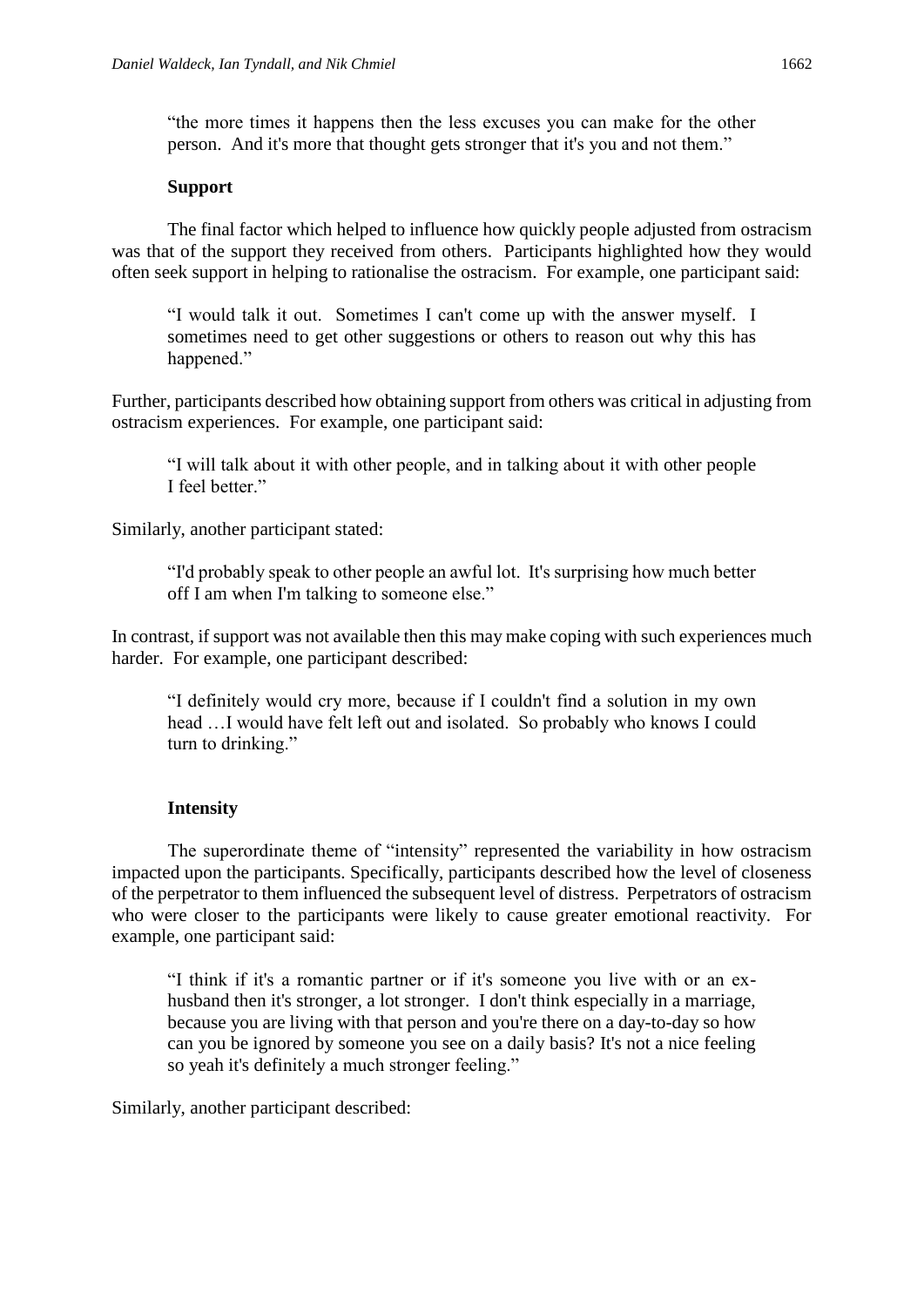"Being ignored by a family member would make me feel more annoyed. The feeling is that they are supposed to care about you. For a friend they do not always need to. Family are obligated to pay attention but friends aren't."

However, perpetrators of ostracism who were less close to the participants were described as having less intensity. For example, one participant said:

"I would probably think that's a little bit strange but it wouldn't really upset me that much because they're just an acquaintance at the end of the day. And as such it doesn't really have much impact on my life or my wellbeing so it wouldn't really affect me at all."

Further, participants described how the intensity of the ostracism was often dependent on the context, and therefore the situation in which the event occurred. For example, one participant described:

"If it was something silly. If he was busy doing something and he ignored me, then I would carry on and ask a timeframe for when we could speak…but if he was ignoring me for a long time then it would probably mean our relationship is not the best so maybe I would then start to think about the relationship in general…it really depends on the situation."

## **Discussion**

The aim of this study was to gain a deeper understanding of how people not in the resignation stage of the TNTM (i.e., a non-chronic sample) experience ostracism, and attempt to understand the processes in which such events are recovered from. Our findings suggest that experiencing ostracism follows a similar process in accordance with the TNTM (Williams, 2009). In particular, people appear to experience an immediate negative psychological impact (e.g., pain, negative affect, stress). Such findings are consistent with experimental research using Cyberball (Eisenberger et al., 2003; Kelly et al., 2012; Williams et al., 2000; Zadro et al., 2006). Subsequently, an immediate attribution is made (i.e., it was my fault or it was their fault) which may guide the motivation to search for meaning behind the ostracism. Williams (2001) noted that if one tends to make internal attributions related to their ostracism then this should lead to more distress. Although the design of this study does not allow for a clear examination of this effect, using an external attribution appeared to make the reflection process easier to cope with (i.e., it is not about me, it is about them). However, additional empirical research is required to test the influence of attribution style further.

We have identified how people may attempt to resolve the pain of their ostracism by reframing the event. Such a process may be adaptive for individuals as they may be able to minimise the initial negative impact and thus potentially prevent further distress. Indeed, research has demonstrated that re-appraising (i.e., re-evaluating, reframing) one's ostracism can significantly reduce the time to recover from its painful effects (Sethi, Moulds, & Richardson, 2013). Considering that psychological flexibility has been found to fully mediate the effects of cognitive re-appraisal on psychological distress (Kashdan et al., 2006), the process of reframing one's experience with ostracism may be explained by the psychological (in)flexibility model (Hayes et al., 1999). According to Hayes et al. (1999), people who are psychologically flexible may be more adept at reframing such negative events (i.e., negative thoughts and sensations following ostracism) than those who are inflexible. Indeed, psychologically flexible individuals are able to transform the original function of distressing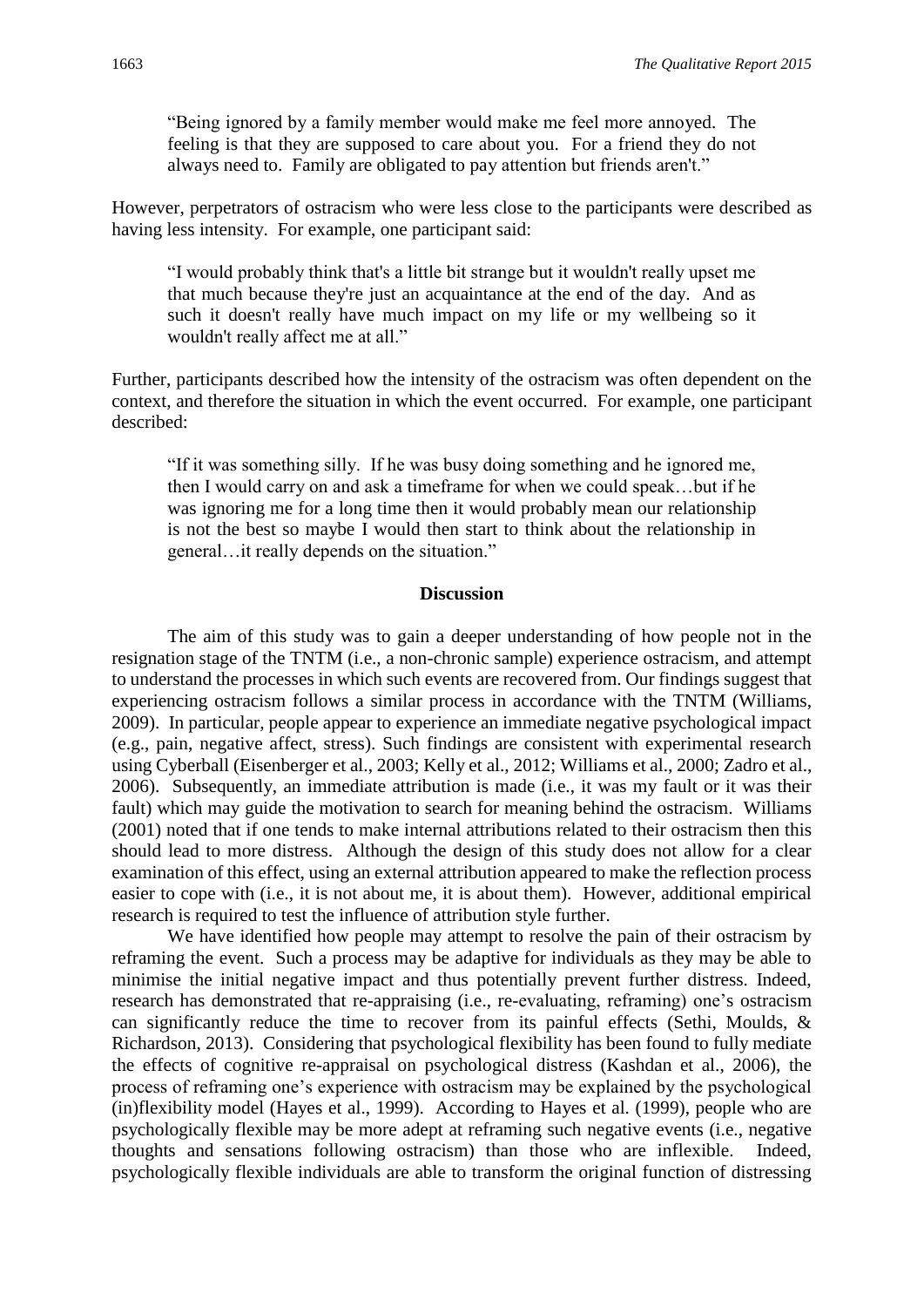thoughts by providing cognitive distance to their painful thoughts, and by decreasing the extent to which they believe in the literal meaning of such thoughts (Hayes et al., 1999). For example, the ostracised individual may have the thought "they ignored me because I am unlovable," however, the negative impact of this thought may be minimised when the thought is reframed (e.g., I am having the thought that I am unlovable). If the ostracised individual does not "buy" into their thoughts (e.g., I believe I am unlovable), this may, therefore, decrease unhelpful behavioural responses to such thoughts (e.g., not attending any social event).

Moreover, therapeutic strategies (as used within Acceptance and Commitment Therapy; Hayes et al., 1999) to promote cognitive distance (e.g., cognitive defusion) have been found to be effective in reducing emotional distress and believability in self-relevant negative thoughts (Masuda, Hayes, Sackett, & Twohig 2004; Masuda et al., 2010). Thus, chronically ostracised individuals who accept their ostracism and believe they are helpless may benefit from cognitive defusion strategies which could potentially help transform or reframe such thoughts.

In contrast, however, the manner in which one regulates their ostracism experience may also influence the distress caused. In particular, we identified that people may attempt to control their emotional responses by not reacting to ostracism at the time of the event. Such a process was supported by attempts to distract from the pain or to delay the reflection process. These behaviours are consistent with utilising experiential avoidance (EA), which is a form of psychological inflexibility, whereby people may not accept their internal private events and seek to change, or, in this case, control them (Hayes et al., 1999). Empirical research has demonstrated that individuals who are high in EA are more likely to suffer a range of negative psychological outcomes such as depression and anxiety (Bond et al., 2011; Kashdan et al., 2006). Indeed, attempts to avoid one's unwanted experiences have been shown to increase the prevalence of the experience (Wenzlaff & Wegner, 2000). Thus, in essence, avoiding painful thoughts following ostracism (e.g., I am a bad person) may lead to the thought rebounding with greater intensity. Similarly, the participants highlighted how their pain was maintained over time the more it was ruminated or dwelled upon. Such findings are in accordance with previous research suggesting that rumination prevents people from recovering quickly after ostracism (Wesselmann et al., 2013).

Interestingly, however, not all people needed to use strategies to reduce the negative impact of ostracism as, for some, there was little impact. Such responses may relate to an individual's level of resilience to such phenomena. Recent empirical research has demonstrated that people high in trait resilience are more likely to activate pain-relieving chemicals (i.e., opioids) in their brain following an ostracism episode (Hsu et al., 2013). Therefore, people may learn to overcome the impact of their ostracism by reappraising such events immediately. Similarly, preliminary research has suggested that people who are high in positive psychological traits (i.e., psychological capital; Luthans, Youssef, & Avolio, 2007) such as *resilience* and optimism, tend to report feeling low levels of distress following ostracism in the workplace (Haq, 2014). Considering that some people may develop resilience following experiences of ostracism, this appears to, somewhat, counter Williams (2009) suggestion that persistent ostracism experiences will always lead to states of helplessness or depression. Future researchers may consider further investigation of the role of resilience as a buffer against ostracism.

Receiving social support appeared to be useful for participants in assisting with the reflection process following their ostracism. Furthermore, without such social support, some participants highlighted how this would have a detrimental effect on their wellbeing by maintaining the pain and not allowing alternative interpretations. At present, there is limited research regarding social support in the ostracism literature. One recent study conducted by Teng and Chen (2012) found that having a close companion (e.g., a friend) present when one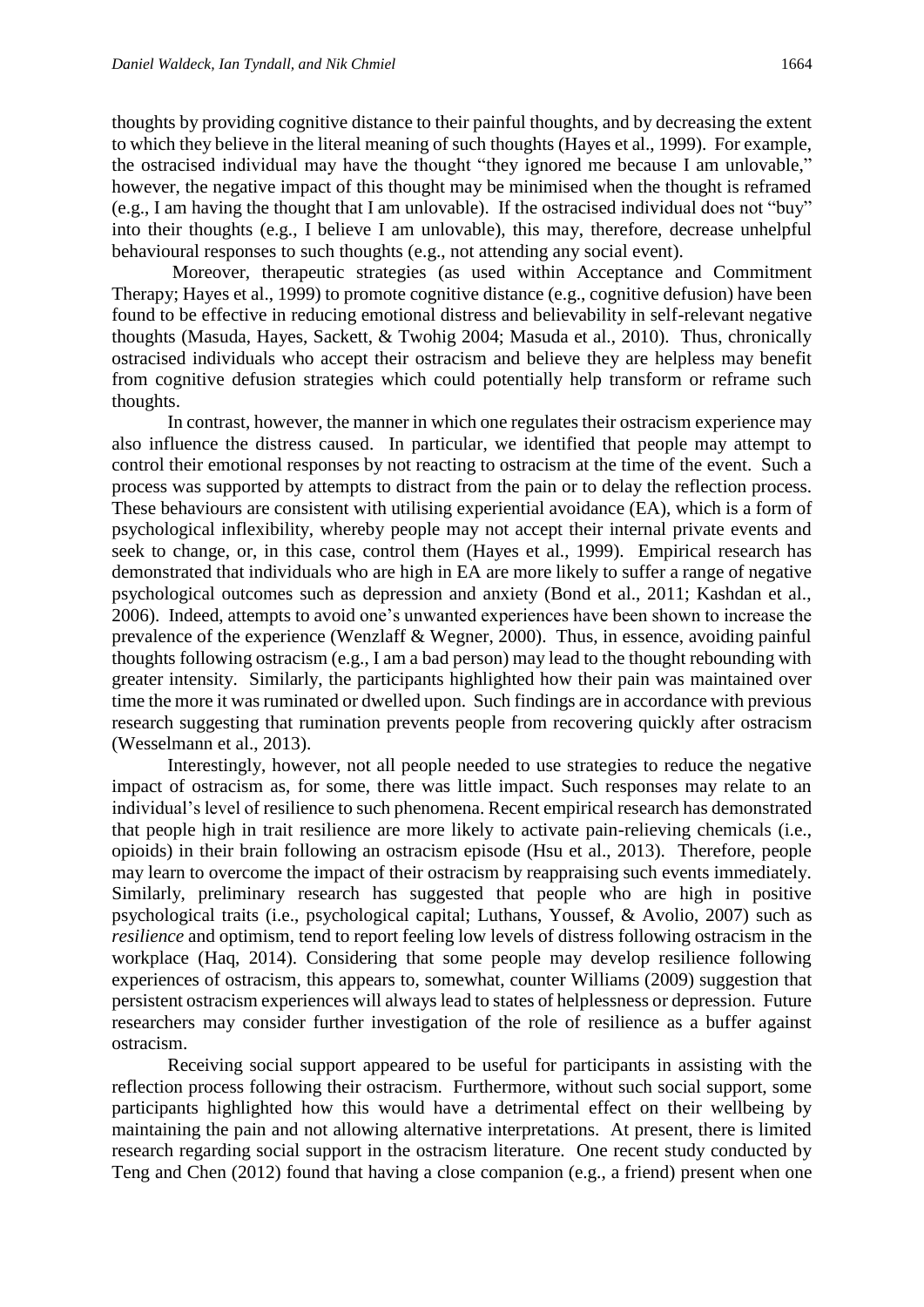is ostracised appears to buffer the individual against the negative effects of ostracism. However, such a buffer only appeared to occur for individuals who are high in self-esteem. Thus, for individuals low in self-esteem, obtaining social support may provide little additional benefit. Further research is, therefore, required to examine the impact of social support on the reflection process.

Finally, we identified that the negative impact experienced following ostracism appeared to be influenced by how close the perpetrator was to the victim. Indeed, Nezlek et al. (2012) highlighted that people ostracised by a partner were more distressed than if it occurred by a stranger. Therefore, our findings suggest that people attribute more meaning and significance to their ostracism if it has a detrimental effect on their important relationships.

One advantage of the present study is that the qualitative design adopted enables for a transparent account of how experiences of ostracism may be processed, and how such processes (e.g., reflection, re-appraisal) influence how people cope with such events. Therefore, the results of this study may have more validity in relation to how people experience their ostracism in everyday life in comparison to somewhat artificial methods such as Cyberball (Williams & Jarvis, 2006). However, it is difficult to generalise the results from the present study to other settings or situations. Although the experiences of ostracism were in variable settings and situations (e.g., at work, at home), the sample used were not representative of the population. Indeed, the majority of the sample were from a higher education background within one university in the UK, and were all of white racial identity. It could be argued, therefore, that the experiences highlighted by participants in this study may differ from those from other backgrounds (e.g., education, racial). Future research is needed to capture a more generalizable representation of how people experience ostracism by recruiting from various populations. Importantly, however, Williams (2009) highlighted that ostracism is a global phenomenon experienced by all humans, so there may be little difference in the way such events are processed.

There were also limitations which may curtail the conclusions drawn from this research study. Indeed, there were few accounts of ostracism experienced within the recent past (i.e., within the past week), rather, the majority were described as from the past six months or distant past (i.e., childhood). Such accounts may be subject to biases in memory, for example, by exaggerating the impact of the emotion involved (Levine & Safer, 2002). Indeed, Baumeister, DeWall and Vohs (2009) suggest that "when (people are) asked to report long-ago instances of rejection or to imagine how they would feel if they were rejected, (people) have nothing to go on other than constructive memory and a priori assumptions about how one ought to feel" (p.6). As a consequence, people may be more likely to remember moments when they were most distressed rather than moments of not being upset (e.g., numb).

Further, as participants mostly remembered experiences from their distant past, the experiences of ostracism reported are not a reflection of how people are currently dealing with the ostracism they may experience. To this extent, the results from the present study provide little contribution to the TNTM (Williams, 2009) in regards to how people actually cope with ostracism. However, if chronically ostracised individuals were interviewed then it is, arguably, unlikely that a sub-theme such as resilience may emerge from the analysis. Indeed, Williams (2009) suggests that psychological resilience dissipates over time due to the inability to cope with the negative effects of ostracism. In contrast, according to the results of this study, for some individuals, the experience of ostracism may contribute to the development of resilience. However, further research is required to elucidate such a mechanism, as a person may develop tolerance (i.e., are less sensitive) to pain (Hsu et al., 2013) but still may experience distress after a delay following ostracism (Bernstein & Calypool, 2012).

Research has demonstrated that when people are led to believe they will be permanently ostracised in the future, they tend to lose motivation and feel helpless (Baumeister,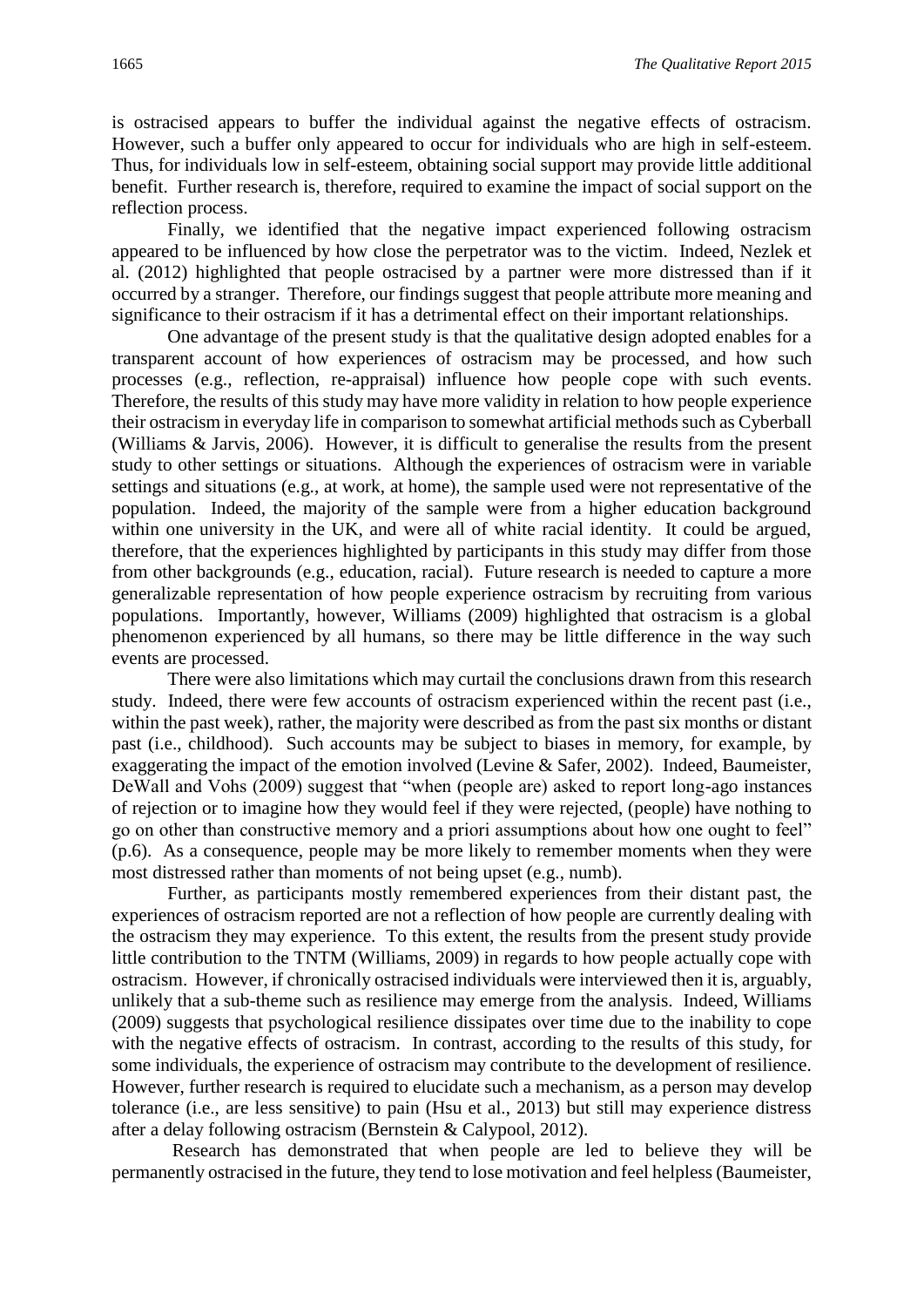DeWall, Ciarocco, & Twenge, 2005). For example, Baumeister et al. (2005) found that such individuals tended to indulge in unhealthy snacking behaviour following information about their future ostracism. This suggests that ostracism may lead to the loss of motivation and difficulty in self-regulating (i.e., redirecting one's thoughts). One example of self-regulation would be to refrain from unhealthy snacking in spite of the discomfort that one is feeling. Recently, it was proposed that researchers examine factors which increase an individual's capacity to self-regulate to help them recover from chronic ostracism (Riva, Wesselmann, Wirth, Carter-Sowell, & Williams, 2014). Preliminary investigations have found that training people in mindfulness (i.e., the tendency to observe and not react with judgement to one's thoughts), can help people to self-regulate and recover more quickly from experiences of ostracism (Molet et al., 2013). As mindfulness is related to psychological flexibility (Hayes et al., 1999), the present study appears to support the emerging literature suggesting that people may learn to overcome chronic ostracism.

In summary, being ostracised can be a negative psychological experience for individuals. However, some people will be resistant to such events, whereas others will be highly sensitive. Our findings suggest that some people appear to develop resilience to ostracism which, in part, may be supported with an external attribution style. Furthermore, receiving social support may help individuals acknowledge a different perspective and reappraise the meaning and significance of their ostracism. In addition, psychological flexibility was identified as a potential moderator in determining how people cope with ostracism. Future research should examine the influence of psychological flexibility as a moderator of ostracism's effects, and to determine if reducing inflexibility/experiential avoidance (e.g., through engaging in Acceptance and Commitment Therapy; Hayes et al., 1999) can help people cope with ostracism experiences more easily.

#### **References**

- Baker, A. J. L. (2005). The long-term effects of parental alienation on adult children: A qualitative research study. *The American Journal of Family Therapy*, *33*, 289-302.
- Baumeister, R. F., DeWall, C. N., Ciarocco, N. J., & Twenge, J. M. (2005). Social exclusion impairs self-regulation. *Journal of Personality and Social Psychology*, *88*, 589-604.
- Bernstein, M. J., & Claypool, H. M. (2012). Not all social exclusions are created equal: Emotional distress following social exclusion is moderated by exclusion paradigm. *Social Influence*, *7*, 113-130.
- Blackhart, G. C., Knowles, M. L., Nelson, B. C., & Baumeister, R. F. (2009). Rejection elicits emotional reactions but neither causes immediate distress nor lowers self-esteem: A meta-analytic review of 192 studies on social exclusion. *Personality and Social Psychology Review*, *13*, 269-303.
- Böckler, A., Hömke, P., & Sebanz, N. (2014). Invisible man exclusion from shared attention affects gaze behavior and self-reports. *Social Psychological and Personality Science*, *5*, 140-148.
- Braun, V., & Clarke, V. (2006). Using thematic analysis in psychology. *Qualitative Research in Psychology*, *3*, 77-101.
- Carter-Sowell, A. R. (2010). *Salting a wound, building a callous, or throwing in the towel? The measurement and effects of chronic ostracism experiences* (Unpublished doctoral dissertation). Purdue University, West Lafayette, IN.
- Creswell, J. (2007). *Qualitative inquiry and research design: Choosing among five approaches*  (2nd ed.). Thousand Oaks, CA: Sage Publications.
- Eisenberger, N. I., Lieberman, M. D., & Williams, K. D. (2003). Does rejection hurt? An fMRI study of social exclusion. *Science*, *302*, 290-292.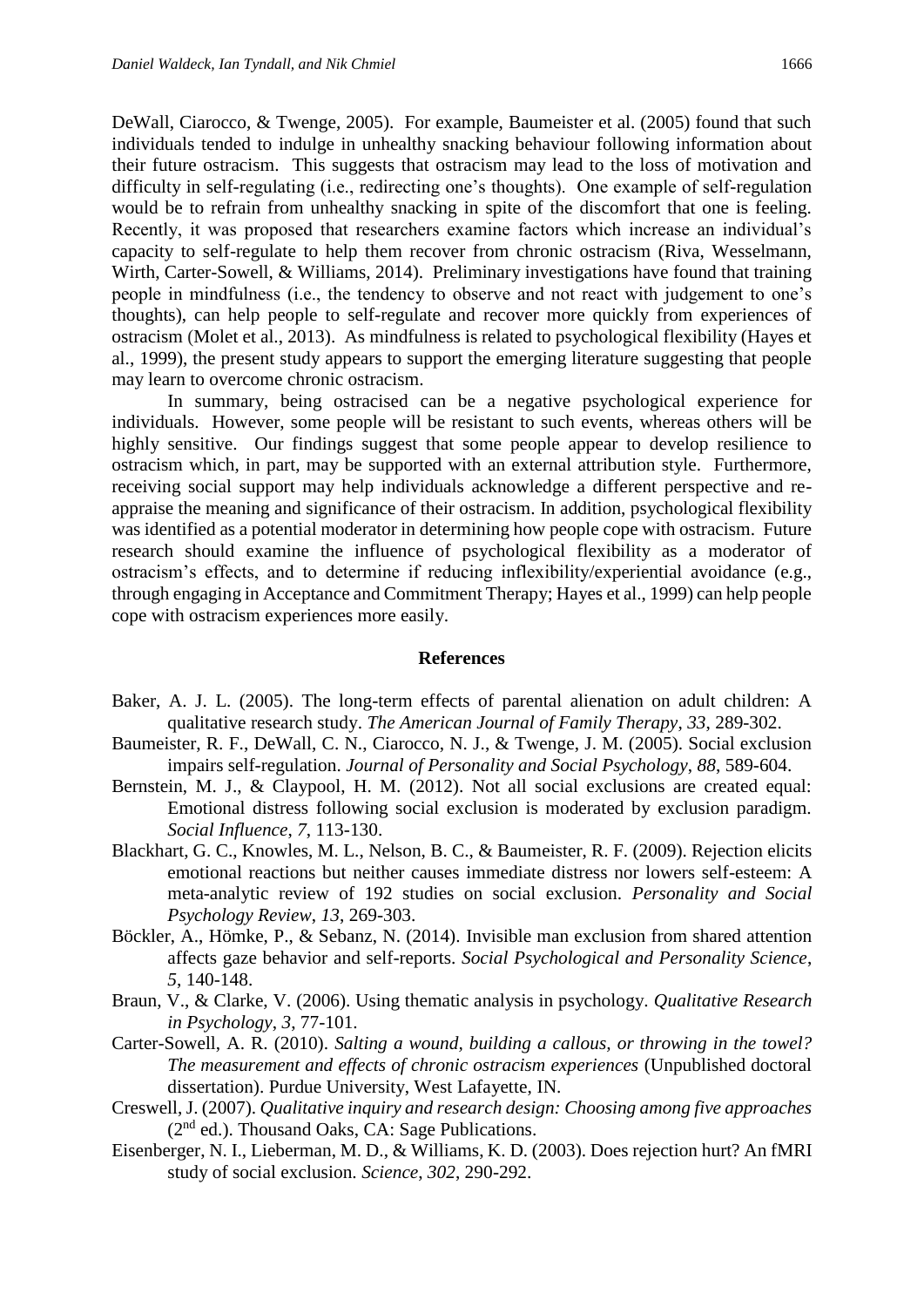- Elliott, R., Fischer, C. T., & Rennie, D. L. (1999). Evolving guidelines for publication of qualitative research studies in psychology and related fields. *British Journal of Clinical Psychology*, *38*, 215-229.
- Ferris, D. L., Brown, D. J., Berry, J. W., & Lian, H. (2008). The development and validation of the workplace ostracism scale. *Journal of Applied Psychology*, *93*, 1348-1366.
- Garczynski, A. M., & Brown, C. M. (2014). Temporal perspective moderates self-reported responses to social exclusion. *Journal of Experimental Social Psychology*, *53*, 40-50.
- Gillanders, D. T., Bolderston, H., Bond, F. W., Dempster, M., Flaxman, P. E., Campbell, L...Remington, B. (2014). The development and initial validation of the cognitive fusion questionnaire. *Behavior Therapy*, *45*, 83-101.
- Goodwin, S. A., Williams, K. D., & Carter-Sowell, A. R. (2010). The psychological sting of stigma: The costs of attributing ostracism to racism. *Journal of Experimental Social Psychology*, *46*, 612-618.
- Haq, I. U. (2014). Workplace ostracism and job outcomes: Moderating effects of psychological capital. In *Human capital without borders: Knowledge and learning for quality of life: Proceedings of the management, knowledge and learning international conference 2014* (pp. 1309-1323). Örebro, Sweden: ToKnowPress.
- Hayes, S. C., Strosahl, K. D., & Wilson, K. G. (1999). *Acceptance and commitment therapy: An experiential approach to behavior change*. New York, NY: Guildford Press.
- Hermann, A. D., Skulborstad, H. M., & Wirth, J. H. (2014). Inoculating against the aversive effects of ostracism with acceptance: The role of attachment styles. *Social Influence*, *9*, 255-271.
- Hsu, D. T., Sanford, B. J., Meyers, K. K., Love, T. M., Hazlett, K. E., Wang, H...Zubieta, J. K. (2013). Response of the μ-opioid system to social rejection and acceptance. *Molecular Psychiatry*, *18*, 1211-1217.
- Kashdan, T. B., Barrios, V., Forsyth, J. P., & Steger, M. F. (2006). Experiential avoidance as a generalized psychological vulnerability: Comparisons with coping and emotion regulation strategies, *Behaviour Research and Therapy, 9*, 1301-1320.
- Kelly, M., McDonald, S., & Rushby, J. (2012). All alone with sweaty palms—Physiological arousal and ostracism. *International Journal of Psychophysiology*, *83*, 309-314.
- Levine, L. J., & Safer, M. A. (2002). Sources of bias in memory for emotions. *Current Directions in Psychological Science*, *11*, 169-173.
- Luthans, F., Youssef, C. M., & Avolio, B. J. (2007). *Psychological capital: Developing the human capital edge*. New York, NY: Oxford University Press.
- Masuda, A., Hayes, S. C., Sackett, C. F., & Twohig, M. P. (2004). Cognitive defusion and selfrelevant negative thoughts: Examining the impact of a ninety year old technique. *Behaviour Research and Therapy*, *42*, 477-485.
- Masuda, A., Twohig, M. P., Stormo, A. R., Feinstein, A. B., Chou, Y. Y., & Wendell, J. W. (2010). The effects of cognitive defusion and thought distraction on emotional discomfort and believability of negative self-referential thoughts. *Journal of Behavior Therapy and Experimental Psychiatry*, *41*, 11-17.
- Molet, M., Macquet, B., Lefebvre, O., & Williams, K. D. (2013). A focused attention intervention for coping with ostracism. *Consciousness and Cognition*, *22*, 1262-1270.
- Munnelly, A., Martin, G., Dack, C., Zedginidze, A., & McHugh, L. (2014). The transfer of social exclusion and inclusion functions through derived stimulus relations. *Learning & Behavior*, *42*, 270-280.
- Nezlek, J. B., Wesselmann, E. D., Wheeler, L., & Williams, K. D. (2012). Ostracism in everyday life. *Group Dynamics: Theory, Research, and Practice*, *16*, 91-104.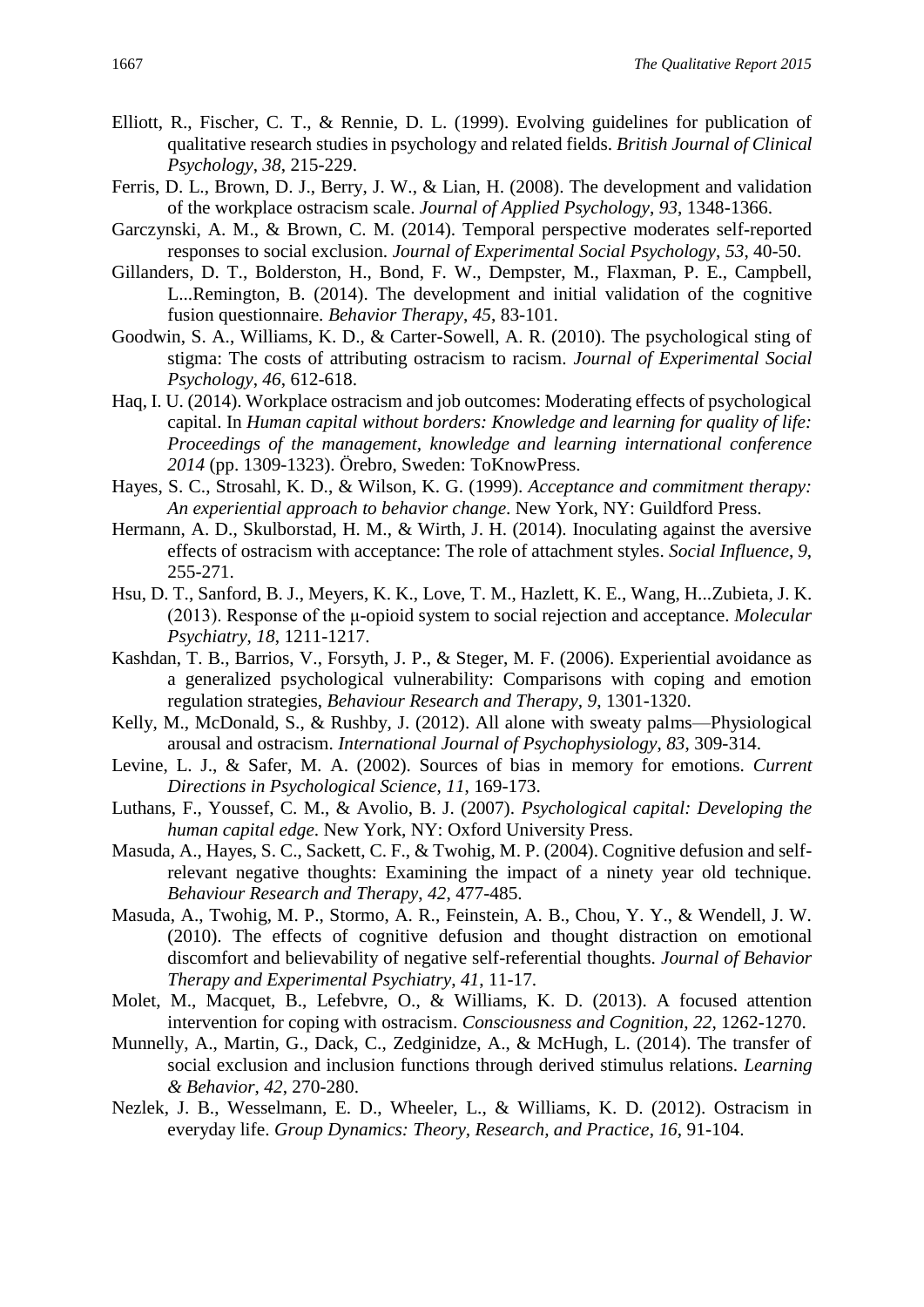- Perry, Y., Henry, J. D., Sethi, N., & Grisham, J. R. (2011). The pain persists: How social exclusion affects individuals with schizophrenia. *British Journal of Clinical Psychology*, *50*, 339-349.
- Riva, P., Wesselmann, E. D., Wirth, J. H., Carter-Sowell, A. R., & Williams, K. D. (2014). When pain does not heal: The common antecedents and consequences of chronic social and physical pain. *Basic and Applied Social Psychology*, *36*, 329-346.
- Robinson, S. L., O'Reilly, J., & Wang, W. (2013). Invisible at work an integrated model of workplace ostracism. *Journal of Management*, *39*, 203-231.
- Sethi, N., Moulds, M. L., & Richardson, R. (2013). The role of focus of attention and reappraisal in prolonging the negative effects of ostracism. *Group Dynamics: Theory, Research, and Practice*, *17*, 110-123.
- Strandmark, M., & Hallberg, L. M. (2007). Being rejected and expelled from the workplace: Experiences of bullying in the public service sector. *Qualitative Research in Psychology*, *4*, 1-14.
- Teng, F., & Chen, Z. (2012). Does social support reduce distress caused by ostracism? It depends on the level of one's self-esteem. *Journal of Experimental Social Psychology*, *48*, 1192-1195.
- Tsai, A. C., Lucas, M., & Kawachi, I. (2015). Association between social integration and suicide among women in the United States. *JAMA Psychiatry*. doi:10.1001/jamapsychiatry.2015.1002.
- Tsai, A. C., Lucas, M., Sania, A., Kim, D., & Kawachi, I. (2014). Social integration and suicide mortality among men: 24-year cohort study of US health professionals. *Annals of Internal Medicine*, *161*, 85-95.
- Warburton, W. A., Williams, K. D., & Cairns, D. R. (2006). When ostracism leads to aggression: The moderating effects of control deprivation. *Journal of Experimental Social Psychology*, *42*, 213-220.
- Wenzlaff, R. M., & Wegner, D. M. (2000). Thought suppression. *Annual Review of Psychology, 51*, 59-91.
- Wesselmann, E. D., Ren, D., Swim, E., & Williams, K. D. (2013). Rumination hinders recovery from ostracism. *International Journal of Developmental Science*, *7*, 33-39.
- Wesselmann, E. D., Wirth, J. H., Mroczek, D. K., & Williams, K. D. (2012). Dial a feeling: detecting moderation of affect decline during ostracism. *Personality and Individual Differences*, *53*, 580-586.
- Williams, K. D. (1997). Social ostracism. In R. M. Kowalski (Ed.), *Aversive interpersonal behaviours* (pp.133-170). New York, NY: Plenlum Press.
- Williams, K. D. (2001). *Ostracism: The power of silence*. London, UK: Guilford Press.
- Williams, K. D. (2007). Ostracism. *Annual Review of Psychology*, *58*, 425-52.
- Williams, K. D. (2009). Ostracism: A temporal need‐ threat model. *Advances in Experimental Social Psychology*, *41*, 275-314.
- Williams, K. D., Cheung, C. K., & Choi, W. (2000). Cyberostracism: Effects of being ignored over the Internet. *Journal of Personality and Social Psychology*, *79*, 748-62.
- Williams, K. D., & Jarvis, B. (2006). Cyberball: A program for use in research on interpersonal ostracism and acceptance. *Behavior Research Methods*, *38*, 174-180.
- Wu, L. Z., Yim, F. H. K., Kwan, H. K., & Zhang, X. (2012). Coping with workplace ostracism: The roles of ingratiation and political skill in employee psychological distress. *Journal of Management Studies*, *49*, 178-199.
- Zadro, L. (2004). *Ostracism: Empirical studies inspired by real-world experiences of silence and exclusion* (Doctoral dissertation). University of New South Wales, Sydney, Australia.